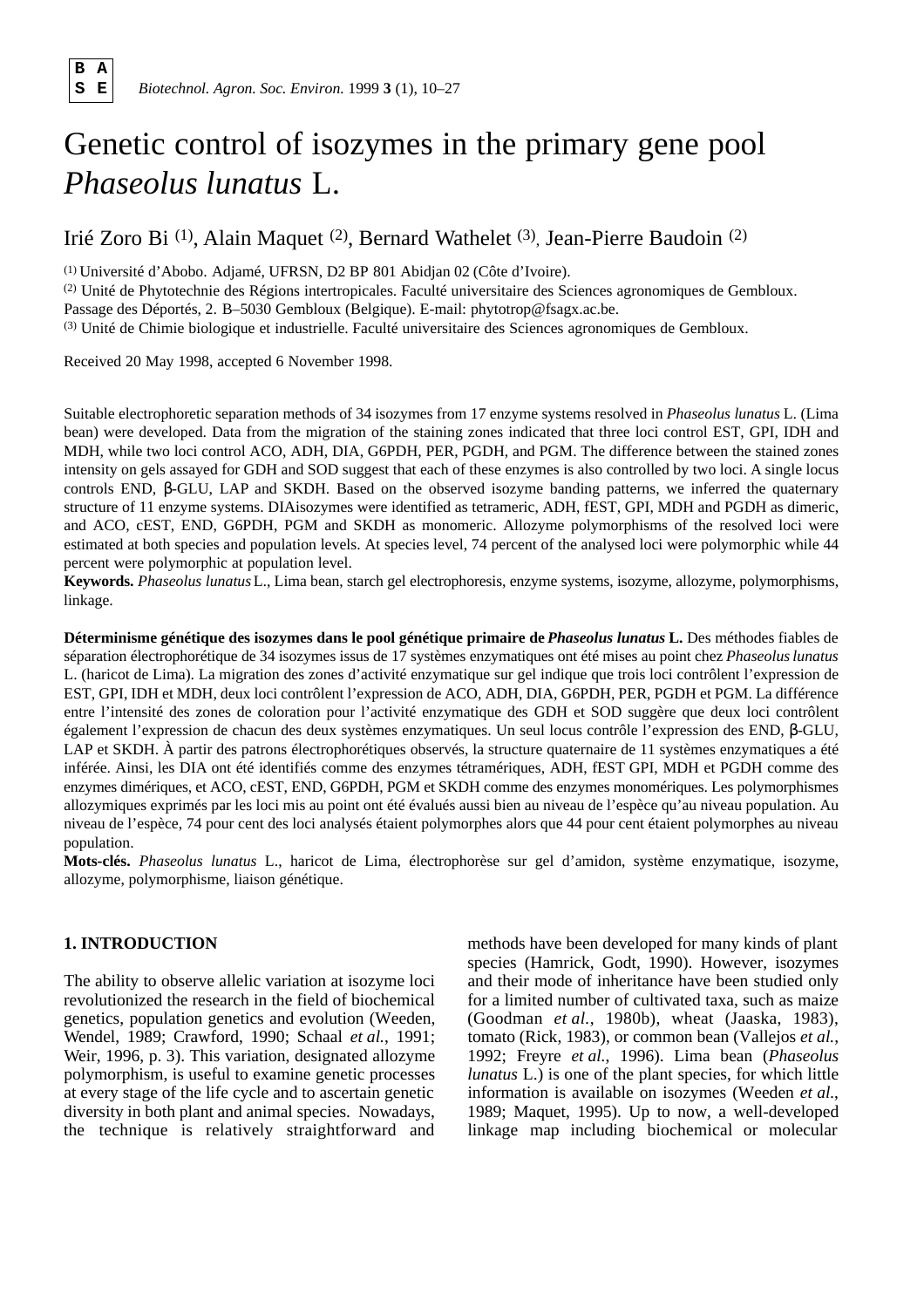markers such as qualitative and quantitative trait loci, loci encoding storage proteins, isozymes, or restriction fragment length polymorphisms (RFLPs) are not yet available for the Lima bean. Such linkage maps are useful to provide guidelines for gene bank management and also to develop marker-based selection in plant breeding programmes (Kazan *et al.*, 1993). Inevitably, in the first instance, linkage map studies using molecular markers focus on two interdependent considerations that promote the efficient development of the target markers: selection of the electrophoresis methodology and genetic interpretation (Wendel, Weeden, 1989). An in-depth study of allozyme polymorphisms in Lima bean was initiated by Maquet *et al.* (1996). These authors postulated the genetic control and the quaternary structure of the analysed enzyme systems on the basis of those reported for *Phaseolus vulgaris* (Koenig, Gepts, 1989b). However, changes in genetic control of enzymatic systems can occur among species of the same genus. For example in the genus *Clarkia*, Soltis *et al.* (1987) observed two phosphoglucomutase (PGM, E.C. 5.4.2.2) isozymes in *C. concinna*, three in *C. breweri*, whereas they identified four PGM isozymes in *C. arcuata*. In the genus *Phaseolus*, using primary leaves and lithium-borate buffer, Schinkel and Gepts (1989) identified three leucine aminopeptidase (LAP, E.C. 3.4.11.1) isozymes in *P. acutifolius*, while only two were observed in *P. vulgaris* by Koenig and Gepts (1989a). Therefore, to infer the isozyme genetics of one species from those of another species could be misleading.

In order to take advantage of the isozyme markers potential for population genetic studies and plant breeding programmes, the knowledge of their inheritance is a prerequisite. Once the genetic control of enzyme systems is known, allozymes or isozymes can be designated more accurately.

One of the purposes of this paper was to describe thoroughly procedures currently used in our laboratory for horizontal starch gel electrophoresis in the primary gene pool *P. lunatus*, including preparation of extracts, electrophoretic buffer systems and specific staining assays for enzyme activity. It was intended as a complement to other descriptions that may be outdated or abbreviated (Wall, Wall, 1975; Bassiri, Adams, 1978; Weeden, 1984; Hussain *et al.*, 1988; Jaaska, Jaaska, 1988; Schinkel, Gepts, 1989; Weeden *et al.*, 1989). Another purpose is to analyse, gathering data from previous studies (Maquet, 1995; Zoro Bi *et al*., 1996; Zoro Bi *et al.*, 1997) and current results, the genetic aspects of allozyme variation in the indicated gene pool, including the quaternary structure of the resolved isozymes, the linkage relationships for certain loci and the polymorphisms at both species and population levels.

#### **2.1. Plant materials**

Tissues from three plant organs (cotyledon, leaf and root) were used to perform resolution of the enzyme systems.

In order to identify polymorphic loci at species and population levels, we selected 17 accessions and three hybrid lines  $(F_2)$  obtained from the Centro Internacional de Agricultura Tropical (CIAT, Cali, Columbia) and six wild Lima bean populations from the Central Valley of Costa Rica (Table 1). The percentage of polymorphic loci (P) was estimated according to Hamrick and Godt (1990). Five to ten seeds were analysed per accession obtained from CIAT collection while five to 204 seeds from one to 37 plants selected in the six Costa Rican populations were examined.

**Table 1.** Sample size, biological status and origin of Lima bean accessions tested for allozyme polymorphisms *Taille de l'échantillon, statut biologique et origine des introductions du haricot de Lima testées pour le polymorphisme des allozymes*.

| <b>Accession</b> | <b>Seed sample</b> | <b>Biological</b> | Origin        |
|------------------|--------------------|-------------------|---------------|
|                  | size               | status $(1)$      |               |
| A45              | 5                  | H                 |               |
| A46              | 5                  | H                 |               |
| E28(2)           | 10                 | Sil               | Costa Rica    |
| E76(2)           | 58                 | Sil               | Costa Rica    |
| E88(2)           | 151                | Sil               | Costa Rica    |
| G20(2)           | 10                 | Sil               | Costa Rica    |
| G25107           | 5                  | Lun               | <b>Brazil</b> |
| G25221           | 10                 | Sil               | Mexico        |
| G25235           | 5                  | Lun               | Argentina     |
| G25298           | 5                  | Lun               | Cuba          |
| G25385           | 10                 | Lun               | Costa Rica    |
| G25388           | 5                  | Lun               | Costa Rica    |
| G25540           | 5                  | Lun               | Argentina     |
| G25551           | 5                  | Lun               | Mexico        |
| G25713           | 5                  | Sil               | Mexico        |
| G25881           | 5                  | Lun               | Colombia      |
| G25913           | 5                  | Sil               | Peru          |
| G25915           | 10                 | Sil               | Peru          |
| H95              | 10                 | H                 |               |
| HER30(2)         | 5                  | Sil               | Costa Rica    |
| KM30(2)          | 204                | Sil               | Costa Rica    |
| S29705           | 5                  | Sil.              | Costa Rica    |
| S31806           | 5                  | Wee               | Peru          |
| S32382           | 10                 | Lun               | Ecuador       |
| S32389           | 5                  | Sil               | Ecuador       |
| S32399           | 5                  | Sil               | Ecuador       |
|                  |                    |                   |               |

(**1**) H: hybrid line obtained from Ir. Gutierrez S. (CIAT, Cali, Colombia); Sil: wild form; Lun: landraces; Wee: Weedy form. (**2**) Selected for polymorphism study at population level.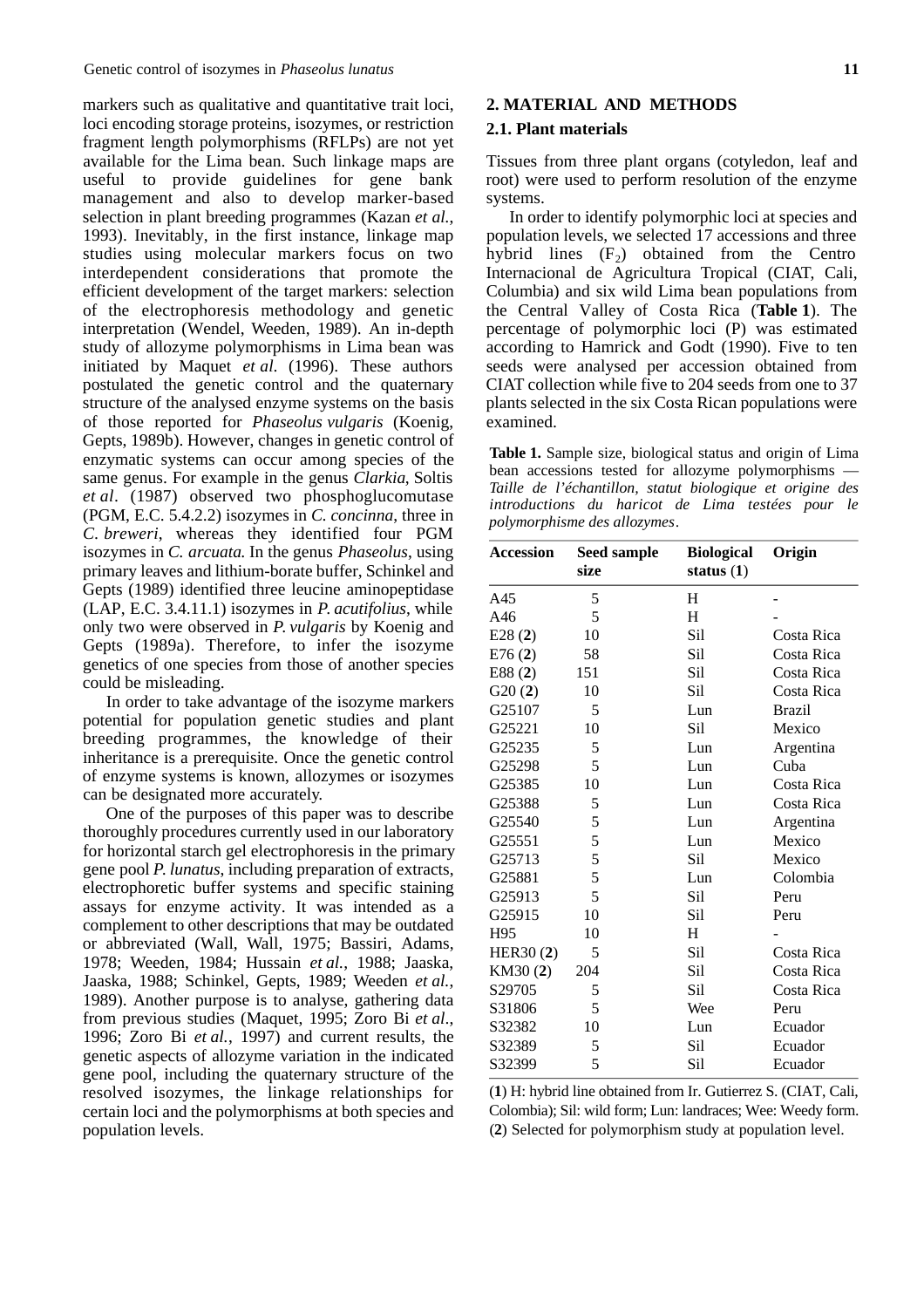Analyses were carried out from four buffer systems (the discontinuous Lithium-borate/Tris-citrate, the discontinuous Citrate/Histidine, the continuous Histidinecitrate and the continuous Morpholine-citrate). For each buffer system, we tested several literature-cited pH values (Shaw, Prasad, 1970; Aebersold *et al.*, 1987; Wendel, Weeden, 1989; Murphy *et al.*, 1990; Kazan *et al.*, 1993), each value being combined with the three plant organs extracts and 31 enzyme systems (**Table 2**). Electrophoresis was performed using horizontal 10% starch-gel (Sigma # S-4501) containing 3% sucrose (Sigma # S-8501). Enzyme extraction was done by grinding on ice five-day old cotyledon tissues, young leaf or young root tissues in a potassium phosphate buffer, pH 7.0, containing 20% sucrose, 5% PVP-40, 0.1 M  $KH_2PO_4$ , 0.05% triton X-100 (Sigma # T-8532) and 14 mM 2-mercaptoethanol (Sigma  $# M$ -6250). The pH value was adjusted to 7.0 with a solution of 5 N NaOH. Triton X-100 and 2 mercaptoethanol were added just before use. Samples and extraction buffer were used in proportion (mg/mL) of 1/2 for cotyledon and leaf tissues and 1/1 for young root tissues. After extraction, samples were stored at  $-20$  °C until electrophoresis was carried out.

**Table 2.** Enzymatic systems assayed by electrophoresis of leaf, cotyledon and root tissues from Lima bean — *Systèmes enzymatiques testés par électrophorèse sur des tissus de feuille, cotylédon et racine du haricot de Lima*.

| <b>Enzyme</b>                     | <b>Abbreviation</b> | <b>IUBMB</b> $(1)$    | <b>Section</b> |
|-----------------------------------|---------------------|-----------------------|----------------|
| Acid phosphatase                  | <b>ACP</b>          | E.C. 3.1.3.2          | Hydrolase      |
| Aconitate hydratase               | <b>ACO</b>          | E.C. 4.2.1.3          | Lyase          |
| Alcohol dehydrogenase             | <b>ADH</b>          | E.C. 1.1.1.1          | Oxidoreductase |
| -Amylase                          | -AMY                | E.C. 3.2.1.1          | Hydrolase      |
| Ascorbate oxidase                 | <b>ASCO</b>         | E.C. 1.10.3.3         | Oxidoreductase |
| Aspartate aminotransferase        | <b>AAT</b>          | E.C. 2.6.1.1          | Transferase    |
| Diaphorase                        | <b>DIA</b>          | E.C. 1.8.1.4          | Oxidoreductase |
| Endopeptidase                     | <b>END</b>          | E.C. $3.4$ .-.- $(2)$ | Hydrolase      |
| <b>Esterases</b>                  | <b>EST</b>          | E.C. $3.1.1 - (2)$    | Hydrolase      |
| Formate dehydrogenase             | <b>FDH</b>          | E.C. 1.2.1.2.         | Oxidoreductase |
| Fumarate hydratase                | <b>FUM</b>          | E.C. 4.2.1.2          | Aldolase       |
| -Galactosidase                    | $-GAL$              | E.C. 3.2.1.23         | Hydrolase      |
| Glucose-6-phosphate dehydrogenase | G6PDH               | E.C. 1.1.1.49         | Oxidoreductase |
| Glucose-6-phosphate isomerase     | <b>GPI</b>          | E.C. 5.3.1.9          | Isomerase      |
| Glutamate dehydrogenase           | <b>GDH</b>          | E.C. 1.4.1.2          | Oxidoreductase |
| -Glucosidase                      | -GLU                | E.C. 3.2.1.21         | Hydrolase      |
| Hexokinase                        | <b>HEX</b>          | E.C. 2.7.1.1          | Transferase    |
| Isocitrate dehydrogenase          | <b>IDH</b>          | E.C. 1.1.1.42         | Oxidoreductase |
| Lactate dehydrogenase             | <b>LDH</b>          | E.C. 1.1.1.27         | Oxidoreductase |
| Leucine aminopeptidase            | LAP                 | E.C. 3.4.11.1         | Hydrolase      |
| Malate dehydrogenase              | <b>MDH</b>          | E.C. 1.1.1.37         | Oxidoreductase |
| Mannose-6- phosphate isomerase    | <b>MPI</b>          | E.C. 5.3.1.8          | Isomerase      |
| Peroxidase                        | <b>PER</b>          | E.C. 1.11.1.7         | Oxidoreductase |
| Phosphoglucomutase                | <b>PGM</b>          | E.C. 5.4.2.2          | Isomerase      |
| Phosphogluconate dehydrogenase    | <b>PGDH</b>         | E.C. 1.1.1.44         | Oxidoreductase |
| Pyruvate kinase                   | PK                  | E.C. 2.7.1.40         | Transferase    |
| Shikimate dehydrogenase           | <b>SKDH</b>         | E.C. 1.1.1.25         | Oxidoreductase |
| Succinate dehydrogenase           | <b>SUDH</b>         | E.C. 1.3.99.1         | Oxidoreductase |
| Superoxide dismutase              | SOD                 | E.C. 1.15.1.1         | Oxidoreductase |
| Triose-phosphate isomerase        | <b>TPI</b>          | E.C. 5.3.1.1          | Isomerase      |
| Xanthine dehydrogenase            | <b>XDH</b>          | E.C. 1.1.1.204        | Oxidoreductase |

(**1**) Nomenclature of the International Union of Biochemistry and Molecular Biology (Webb, 1992).

(**2**) No specific enzyme.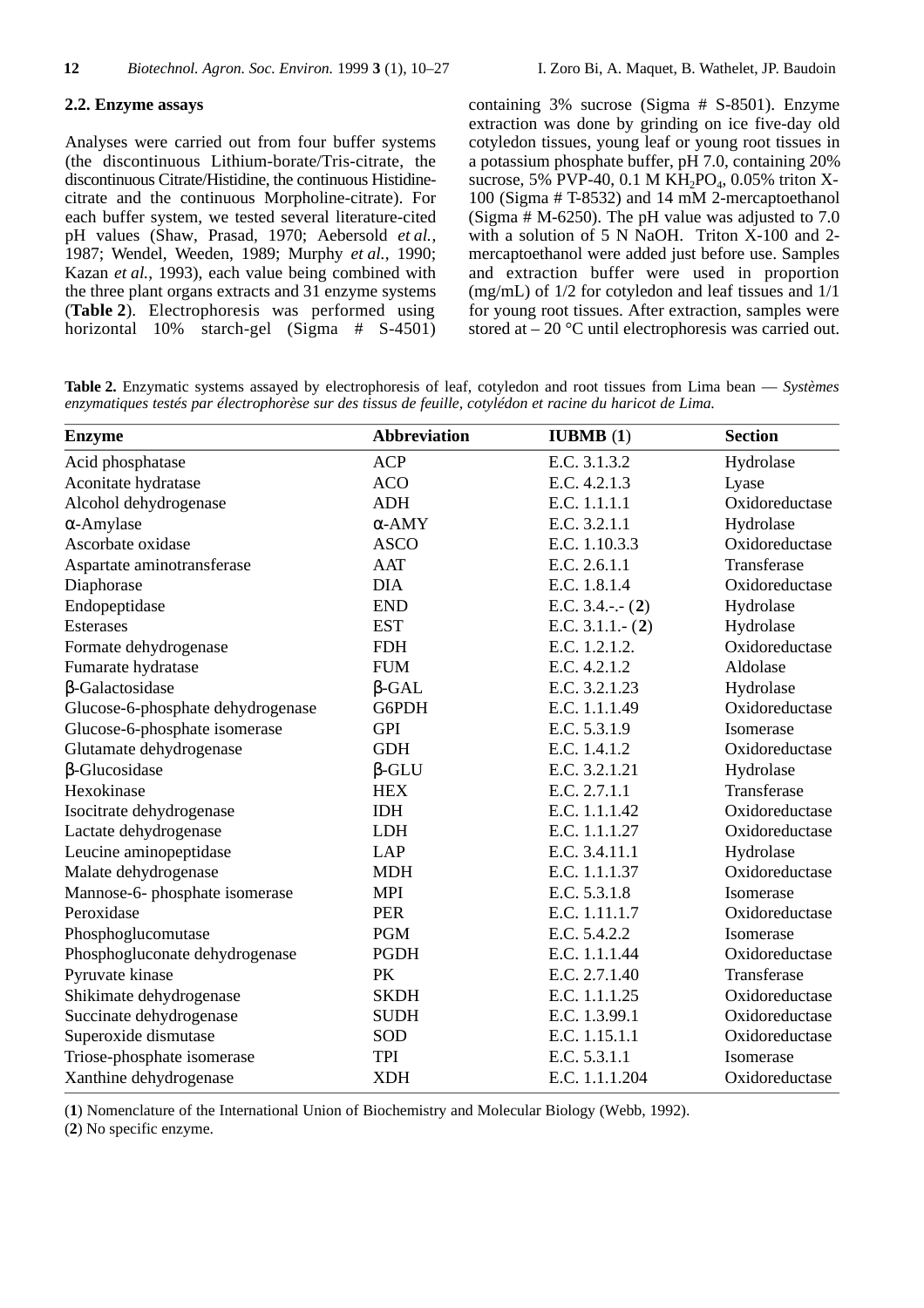To eliminate selectively overlapping bands from the cytoplasmic MDH, 8.3 % ascorbic acid (Sigma # A-7506) was added to the extraction buffer following the method of Goodman *et al.* (1980a). This method lowered the pH of the homogenisation solution to around pH 2.0.

Paper wicks (Whatman  $# 3$ ) 0.5 cm  $\times$  1 cm were dipped into the raw extract, blotted on tissue paper to remove excess solution and inserted into the slice across the starch gel. The electrophoresis procedures followed the method described by Murphy *et al.* (1990).

To visualize the assayed enzyme systems activity, we tested histochemical staining reagents and procedures reported by Vallejos (1983), Hussain *et al*. (1988), Wendel and Weeden (1989) and Murphy *et al*. (1990).

Loci were labelled sequentially with those migrating closest to the anodal end designated as number 1. The first and the last stacks correspond to the accession G25221, a Mexican wild form, considered as a standard for our analysis. Allozymes from this genotype were designated 100 and all other allozymes were assessed according to their relative distance from the standard.

#### **3. RESULTS AND DISCUSSION**

#### **3.1. Enzyme assays**

**Table 3** includes the electrophoresis buffers, electrophoretic conditions and plant organs for which the highest number of enzyme systems are observed. The selected histochemical staining methods are presented in **table 4**. From the 31 enzyme systems assayed, 17 showed suitable and reproducible resolution: ACO, ADH, DIA, END, EST, GDH, -GLU, GPI, G6PDH, IDH, LAP, MDH, PER, PGDH, PGM, SKDH and SOD. The enzymatic systems ACP, -AMY, ASCO, AAT, FDH, FUM, -GAL, HEX, LDH, MPI, PK, SUDH, TPI and XDH did not express a good resolution in our conditions.

The electrophoretic patterns of the various enzyme systems were examined in extracts of cotyledon tissues since all of them expressed a good resolution with this organ. The observed zymogrammes will be presented separately.

#### **3.2. Monomorphic enzymes**

Glutamate dehydrogenase (GDH) and superoxide dismutase (SOD) produced two monomorphic zones of activity with different intensities (**Figures 1a** and **1c** respectively). It was assumed that each zone is specified by one gene: *Gdh-1* and *Gdh-2* controlling GDH isozymes and *Sod-1* and *Sod-2* that determined SOD isozymes. Peroxidase (PER) displayed four to

| <b>Parameters/</b><br>organs | <b>Buffer</b><br>system $I(1)$                                 | <b>Buffer</b>                                              | <b>Buffer</b><br>system II $(2)$ system III $(3)$ |
|------------------------------|----------------------------------------------------------------|------------------------------------------------------------|---------------------------------------------------|
| Voltage<br>(constant)        | $10$ V $cm^{-1}$                                               | $4$ V $cm^{-1}$                                            | $10$ V $cm^{-1}$                                  |
| Running time 5 h             |                                                                | 17 h                                                       | 5 h                                               |
| Cotyledon                    | ADH, DIA.<br>GPI, IDH,<br>LAP, MDH,<br>PGDH, PGM,<br>SKDH, SOD | ACO, DIA,<br>END, EST,<br>G6PDH,<br>GDH, PGM,<br>SKDH, SOD | DIA, EST,<br>-GLU, PER                            |
| Leaf                         | ADH, MDH,<br><b>PGM</b>                                        | G6PDH.<br><b>SOD</b>                                       | <b>PER</b>                                        |
| Root                         |                                                                |                                                            | <b>PER</b>                                        |

Note: The underlined enzyme systems are those selected in the conditions indicated for future evaluation.

(**1**) 0.065 M histidine-0.019 M citric acid, pH 6.1 (Kazan *et al.*, 1993) prepared by dissolving L-histidine (Sigma # H-8000) in distilled water and adjusting the pH with citric acid (Sigma # C-7129); the electrode buffer is the undiluted solution while gels are prepared with a 1:10 mixture of solution buffer system  $I: H<sub>2</sub>O$ .

(**2**) 0.03 M lithium-0.19 M borate, pH 8.1/0.05 M Tris-0.008 M citrate, pH 8.4 (Murphy *et al.*, 1990) prepared as follows: stock solution A: a mixture of boric acid (Sigma # B-0252) and lithium hydroxide (Sigma # L4256), the pH is adjusted to 8.1; stock solution B: a mixture of Tris (Sigma # T-1503) and citric acid, the pH is adjusted to 8.4; the electrode buffer is the undiluted stock solution A while gels are prepared with a 1:9 mixture of stock solution A:B.

(**3**) 0.040 M citric acid-0.068 M morpholine, pH 6.1 (Wendel, Weeden, 1989) obtained by dissolving citric acid in distilled water, the pH value being adjusted to 6.1 with N- (3-Aminopropyl)-morpholine (Sigma # A-9028); the electrode buffer is the undiluted solution while gels are prepared with a 1:20 mixture of solution buffer system  $III:H<sub>2</sub>O.$ 

six staining bands according to tested genotypes (**Figure 1b**). However, four bands from which two migrated to the anodal side relative to the origin were reproducible. These results indicated that at least two genes controlled PER isozymes in Lima bean. It should be noted that PER activity was very sensitive to both concentration of chemicals and sample storage duration. Best staining zones intensity was obtained when sample extraction and electrophoresis were carried out the same day.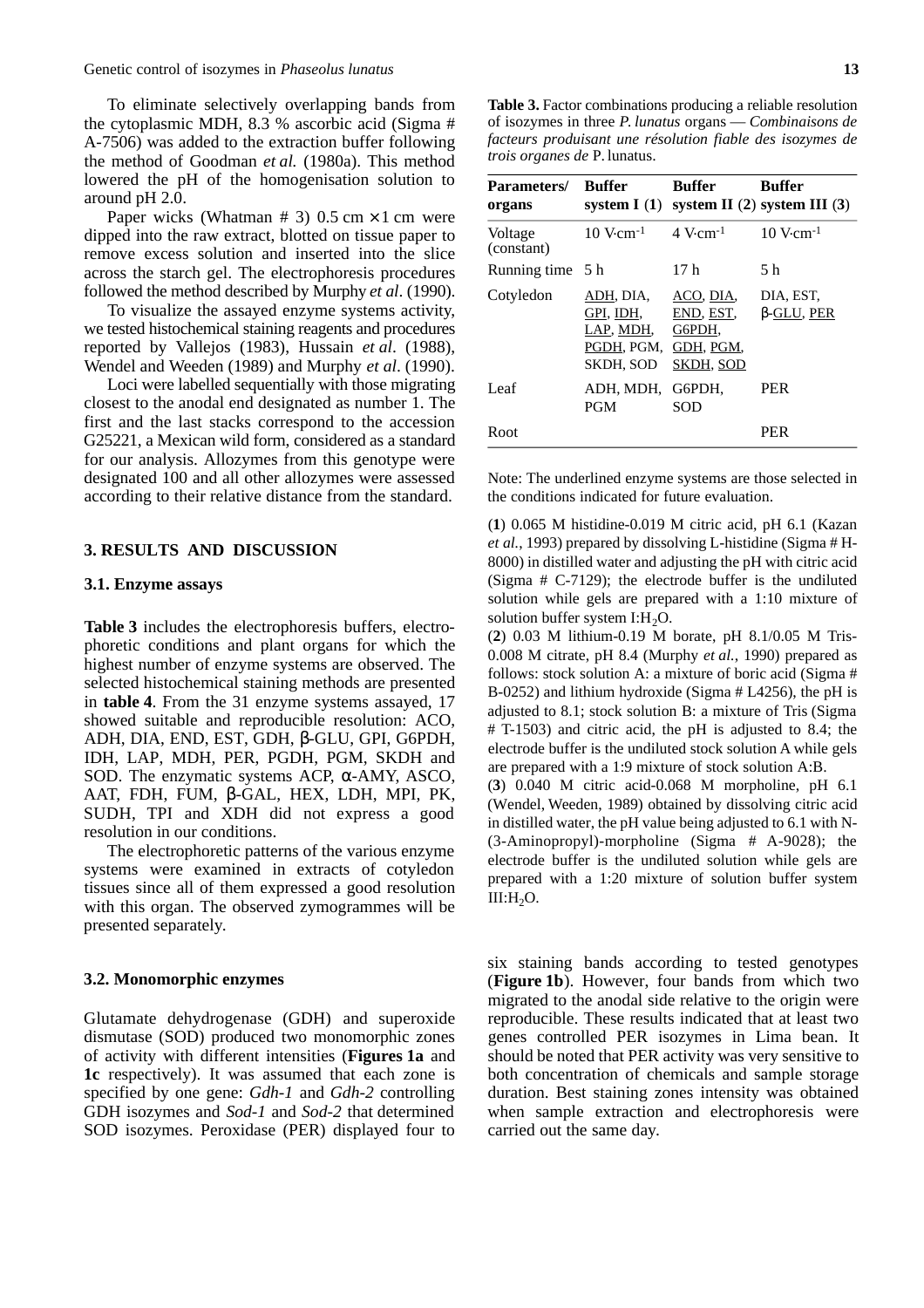| <b>Enzyme</b> | Chemicals and stains involved (1)                                                                                                                                                                                                                                        | Quantity                                                                                 | Reference $(2)$      |
|---------------|--------------------------------------------------------------------------------------------------------------------------------------------------------------------------------------------------------------------------------------------------------------------------|------------------------------------------------------------------------------------------|----------------------|
| ACO(3)        | $0.2$ M Tris-HCl, pH $8.0$<br>0.43 M cis-aconitic acid (A-3412), pH 8.0<br>50 units/mL IDH (I-2516)-0.25 M Glycine (G-8898), pH 7.4<br>10 mg/mL -NADP $(N-0505)$<br>10 mg/mL MTT (M-2128)<br>5 mg/mL PMS (P-9625)                                                        | $100$ mL<br>$2 \text{ mL}$<br>$1 \text{ mL}$<br>1 mL<br>$1 \text{ mL}$<br>$1 \text{ mL}$ | Modified<br>from I   |
| ADH(3)        | 0.2 M Tris-HCl, pH 8.0<br>95% ethanol<br>20 mg/mL -NAD (N-0632)<br>10 mg/mL MTT<br>5 mg/mL PMS                                                                                                                                                                           | $100$ mL<br>5mL<br>$0.5$ mL<br>$1 \text{ mL}$<br>$1 \text{ mL}$                          | I                    |
| DIA(3)        | 0.1 M Tris-HCl, pH 8.0<br>Menadione sodium bisulfite (M-5750)<br>10 mg/mL -NADH (N-8129)<br>10 mg/mL MTT                                                                                                                                                                 | $100 \text{ mL}$<br>$50$ mg<br>2 mL<br>$1 \text{ mL}$                                    | Ш                    |
| END(4)        | 0.2 M Tris-0.2 M Malate, pH 5.5<br>0.1 M MgCl <sub>2</sub> .6H <sub>2</sub> O<br>BANA (B-4750) dissolved in 2 mLN, N-dimethylformamide (D-4254)<br>Fast Black K salt (F-7253)                                                                                            | $100 \text{ mL}$<br>$3.5$ mL<br>$25 \text{ mg}$<br>$25 \text{ mg}$                       | $\rm II$             |
| cEST(4) (5)   | 0.1 M Na-phosphate, pH 6.0<br>-Naphtyl acetate (N-8505) dissolved in 2 mL acetone<br>-Naphtyl acetate (N-6875) dissolved in 2 mL acetone<br>Fast Garnet GBC (F-0875)                                                                                                     | $100 \text{ mL}$<br>$25 \text{ mg}$<br>$25 \text{ mg}$<br>$50 \,\mathrm{mg}$             | Ш                    |
| fEST(6) (7)   | Solution A:<br>0.05 M Na-acetate buffer, pH 5.0<br>Agar (A-7002)<br>Solution B:<br>0.05 M Na-acetate buffer, pH 5.0<br>4-Methylumbelliferyl acetate (M-0883) dissolved in 2 mL acetone                                                                                   | 50 mL<br>$400$ mg<br>50 mL<br>10 <sub>mg</sub>                                           | $\mathop{\rm III}$   |
| GDH(3)        | 0.1 M Tris-HCl, pH 8.0<br>L-Glutamic acid (G-1626)<br>20 mg/mL -NAD<br>10 mg/mL MTT<br>5 mg/mL PMS                                                                                                                                                                       | $100 \text{ mL}$<br>$250 \text{ mg}$<br>2mL<br>$1 \text{ mL}$<br>$1 \text{ mL}$          | Modified<br>from III |
| -GLU $(4)$    | 0.05 M Na-phosphate, pH 6.5<br>6-Bromo-2-naphtyl -D-glucopyranoside (B-7877)<br><b>PVP-40</b><br>Fast Blue BB salt (F-3378)                                                                                                                                              | $100 \text{ mL}$<br>$50 \text{ mg}$<br>1 <sub>g</sub><br>50 mg                           | $\rm III$            |
| GPI(3)        | 0.1 M Tris-HCl, pH 8.0<br>0.1 M $MgCl_2.6H_2O$<br>D-Fructose 6-phosphate, Na <sub>2</sub> salt (F-3627)<br>50 units/mL G6PDH (G-5885)-2 µg/mLBovine Serum Albumin<br>(Ac-BSA, B-8894)-0.005 M Glycine, pH 8.0<br>$10 \text{ mg/mL}$ -NADP<br>10 mg/mL MTT<br>5 mg/mL PMS | $100$ mL<br>$1$ mL<br>$10 \text{ mg}$<br>$0.2$ mL<br>$1$ mL<br>$0.6$ mL<br>$1$ mL        | $\mathbf{I}$         |
| G6PDH(3)      | 0.1 M Tris-HCl, pH 8.0<br>0.1 M MgCl <sub>2</sub> .6H <sub>2</sub> O<br>50 mg/mL D-Glucose 6-phosphate, Na <sub>2</sub> salt (G-7250)<br>10 mg/mL -NADP<br>10 mg/mL MTT<br>5 mg/mL PMS                                                                                   | $100$ mL<br>$2.5$ mL<br>2 mL<br>$2 \text{ mL}$<br>1 mL<br>$1 \text{ mL}$                 | Ш                    |
| IDH $(3)$     | 0.2 M Tris-HCl, pH 8.0<br>$0.1$ M MgCl <sub>2</sub> .6H <sub>2</sub> O<br>0.1 mg/mL DL-Isocitric acid (I-1252)<br>10 mg/mL -NADP                                                                                                                                         | $100$ mL<br>3 mL<br>$0.8$ mL<br>$1$ mL                                                   | Ι                    |

Table 4. Stain recipes and chemicals required for isozymes activity staining in *P. lunatus* organ tissues —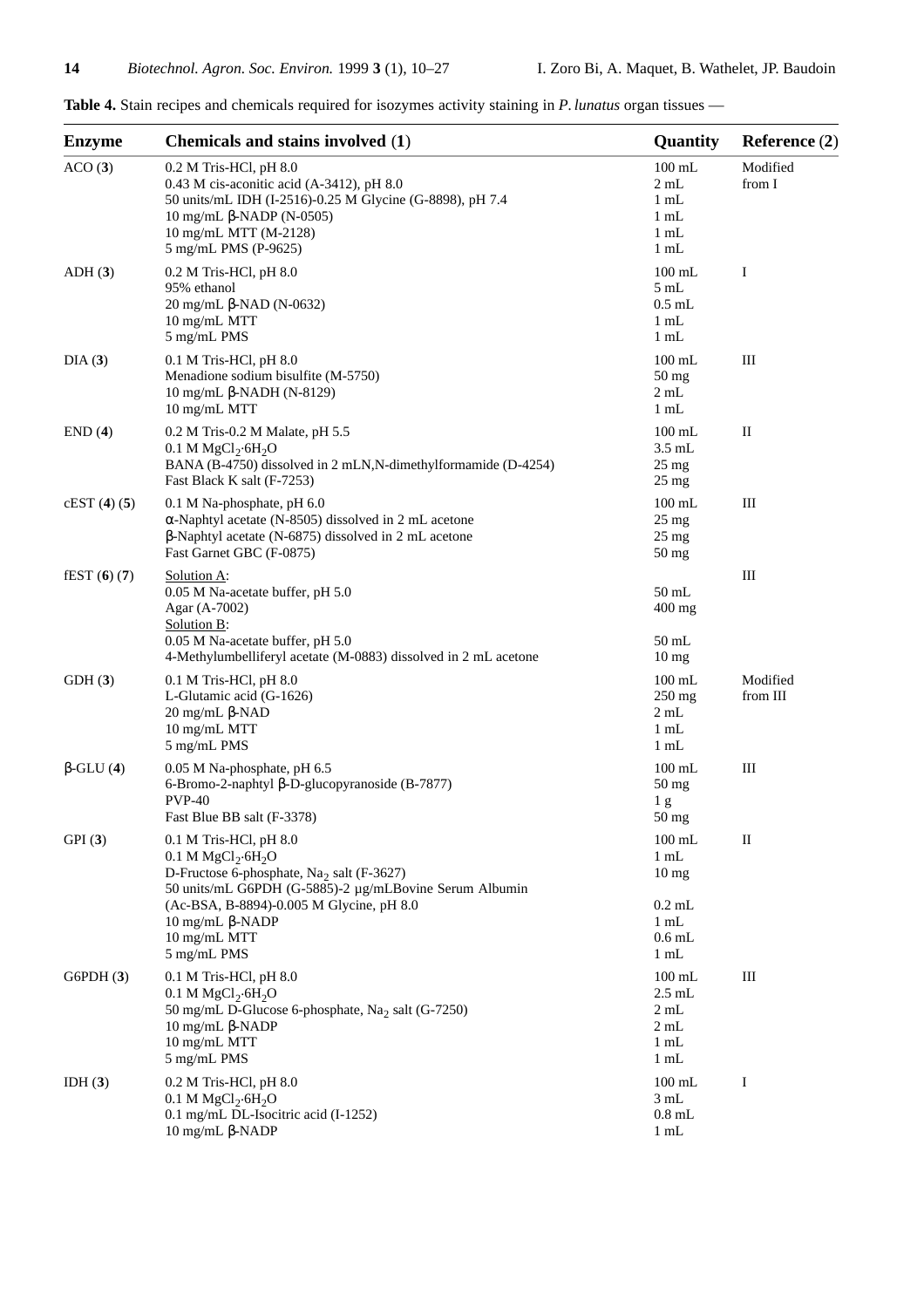| <b>Enzyme</b> | Chemicals and stains involved (1)                                                                                                                                                                                                     | Quantity                                                                                        | Reference (2) |
|---------------|---------------------------------------------------------------------------------------------------------------------------------------------------------------------------------------------------------------------------------------|-------------------------------------------------------------------------------------------------|---------------|
|               | 10 mg/mLMTT<br>5 mg/mLPMS                                                                                                                                                                                                             | $0.5$ mL<br>$1$ mL                                                                              |               |
| LAP(4)        | $0.1$ M KH <sub>2</sub> PO <sub>4</sub> buffer, pH 6.0<br>0.1 M MgCl <sub>2</sub> .6H <sub>2</sub> O<br>L-leucyl- -naphtylamide·HCl (L-0376) dissolved in 2 mL N,N-<br>dimethylformamide                                              | $100 \text{ mL}$<br>5 mL<br>$20 \text{ mg}$                                                     | $\mathbf{I}$  |
| MDH(3)        | Fast Black K salt (F-7253)<br>0.1 M Tris Malate, pH 7.2<br>50 mg/mLDL-Malic acid (M-0750)<br>$20 \text{ mg/mL}$ -NAD<br>10 mg/mLMTT<br>5 mg/mLPMS                                                                                     | $20 \text{ mg}$<br>$100 \text{ mL}$<br>$0.4$ mL<br>$1 \text{ mL}$<br>$0.8$ mL<br>$1 \text{ mL}$ | П             |
| PER $(4)$     | 0.05 M Na-acetate buffer, pH 5.0<br>$0.1$ M CaCl <sub>2</sub><br>3-Amino-9-ethylcarbazole (A-5754) dissolved in 2 mL N,N-<br>dimethylformamide<br>3% $H_2O_2$                                                                         | $100$ mL<br>5mL<br>25 mg<br>$0.25$ mL                                                           | Ш             |
| PGDH(3)       | 0.2 M Tris-HCl, pH 8.0<br>0.1 M MgCl <sub>2</sub> .6H <sub>2</sub> O<br>20 mg/mL6-phosphogluconic acid, Na <sub>3</sub> salt (P-7877)<br>10 mg/mL -NADP<br>10 mg/mLMTT<br>5 mg/mLPMS                                                  | $100$ mL<br>5 mL<br>$0.8$ mL<br>$0.8$ mL<br>$1 \text{ mL}$<br>$1 \text{ mL}$                    | I             |
| PGM(3)        | 0.1 M Tris-HCl, pH 8.0<br>0.1 M MgCl <sub>2</sub> .6H <sub>2</sub> O<br>-D-Glucose-1-phosphate, $\text{Na}_2$ salt (G-7000)<br>50 units/mL G6PDH-2 µg/mLAc-BSA-0.005 M Glycine, pH 8.0<br>10 mg/mL -NADP<br>10 mg/mLMTT<br>5 mg/mLPMS | $100$ mL<br>$5 \text{ mL}$<br>$2 \text{ mL}$<br>$0.8$ mL<br>$0.8$ mL<br>$0.8$ mL<br>$0.8$ mL    |               |
| SKDH(3)       | 0.1 M Tris-HCl, pH 8.5<br>Shikimic acid (S-5375)<br>$10 \text{ mg/mL}$ -NADP<br>10 mg/mLMTT<br>5 mg/mLPMS                                                                                                                             | $100$ mL<br>50 mg<br>$2 \text{ mL}$<br>$1 \text{ mL}$<br>1 mL                                   | Ш             |
| SOD(8)        | Solution A:<br>0.05 M Na-phosphate, pH 7.5<br>10 mg/mLMTT<br><b>Solution B:</b><br>0.05 M Na-phosphate, pH 7.5<br><b>TEMED</b> (T-3133)<br>Riboflavin (R-4500)                                                                        | $100 \text{ mL}$<br>$1 \text{ mL}$<br>$100$ mL<br>$0.2$ mL<br>1 mg                              | IV            |

**Table 4.** *Recettes de révélation et composés chimiques requis pour l'activité des isozymes de* P.lunatus.

(**1**) References given for the chemicals are those of Sigma products. (**2**) I: Murphy *et al.* (1990); II: Hussain *et al.* (1988); III: Wendel and Weeden (1989); IV: Vallejos (1983). (**3**) Incubate at 37° C in the dark until sufficient bands appear, fix bands using 40% glycerol for about 45 min and conserve gels in 50% ethyl alcohol. (**4**) Incubate at 37° C in the dark until sufficient bands appear, fix bands using an ethanol:acetic acid:water 25:7:68 solution for about 1 h and conserve gels in 50% ethyl alcohol. (**5**) Colorimetric esterase. (**6**) Fluorimetric esterase. (**7**) Bring solution A to boil. Cool to 60 °C. Gently mix in solution B and pour on the gel. Allow agar to set and view under long wave UV (370 nm). (**8**) Soak the gel in solution A in the dark at 37° C for about 20 min. Then, drain of solution A and pour in solution B and incubate under illumination until achromatic bands are distinguishable. Fix bands using 40% glycerol for about 45 min and conserve gels in water.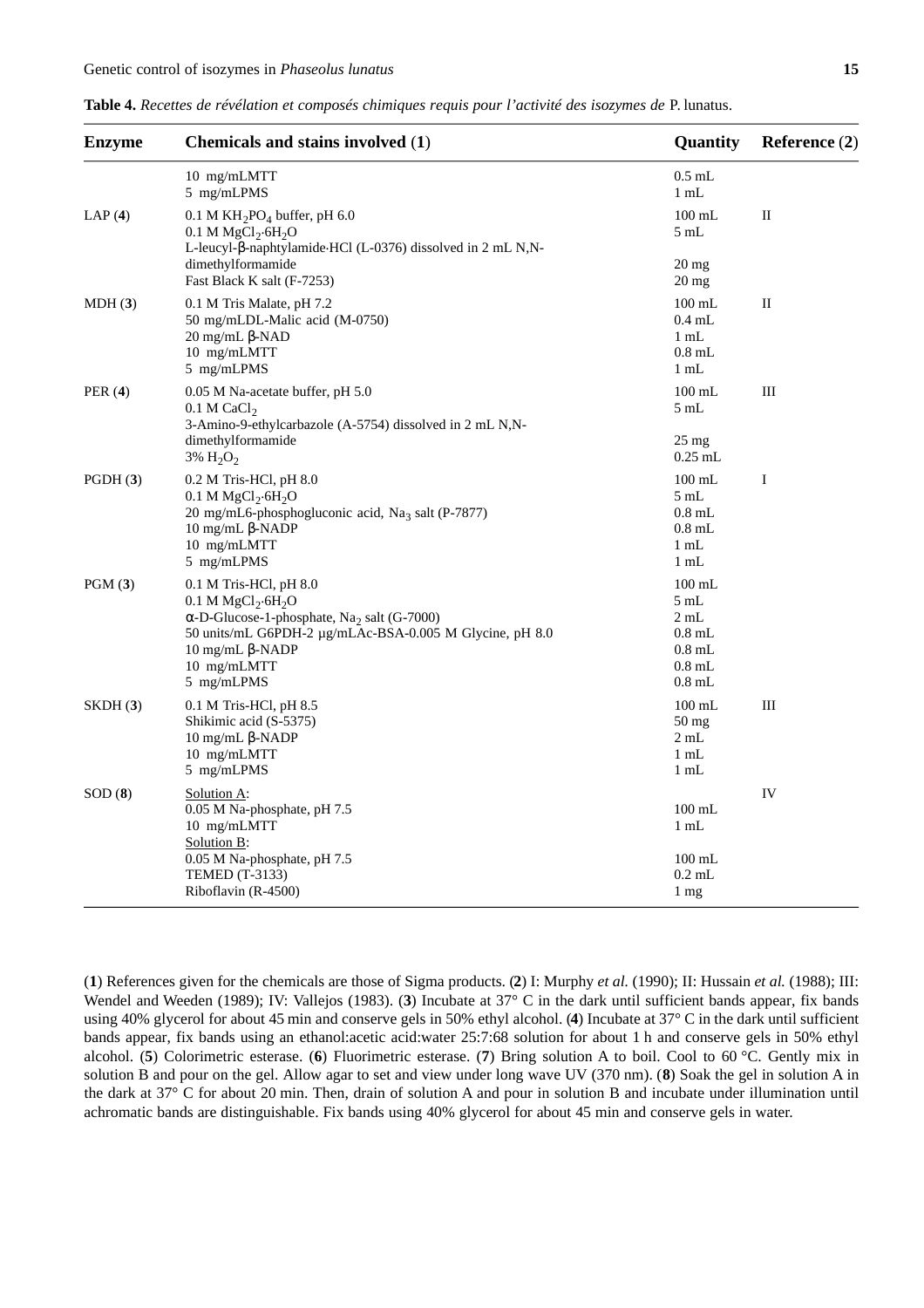## **3.3. Polymorphic enzymes**

**3.3.1. Aconitate hydratase.** Two zones of activity considered as products of two loci (*Aco-1* and *Aco-2*) were observed (**Figure 2**). At *Aco-1*, no polymorphism was observed while three alleles producing the allozyme phenotypes ACO-291, ACO-2<sup>100</sup> and ACO-2<sup>112</sup> were identified at *Aco-2*. Heterozygous genotypes possessed a double-banded allozyme phenotype (i. e. **figure 2**, lane 4), indicating the monomeric nature of this enzymatic system. Similar results have been reported in the genus *Sorghum* (Morden *et al.*, 1988) and in *Cicer arietinum* L. (Kazan *et al.*, 1993). These authors observed two aconitase loci, *Aco-1* and *Aco-2*. The fast migrating ACO-1 showed activity in the cytosolic fraction whereas ACO-2 was associated with the mitochondrial extracts. Experiments determining the subcellular location of the aconitase isozymes from Lima bean should clarify our results since the more polymorphic isozymes are usually reported as cytoplasmic products (Weeden, Gottlieb, 1980b).

**3.3.2. Alcohol dehydrogenase.** ADH zymogrammes are shown in **figure 3**. Gels stained for this enzyme system displayed three zones of activity for double homozygous genotypes. Both the band closest to the anode (ADH-1) and the one that migrated closest to the cathode (ADH-2) showed two allelic variants. The intermediate band migrated closely with both ADH-1 and ADH-2. This band could be the product of an intergenic reaction. Three isozyme phenotypes were observed for each locus (two alternative homozygous phenotypes and one heterozygous phenotype). The observed ADH banding patterns were similar to those found in *Pennisetum glaucum* (L.) R.Br (Banuett-Bourrillon, Hague, 1979), *Camellia* (Wendel, Parks, 1984), *Cicer arietinum* (Tuwafe *et al.*, 1988) as well as *P. coccineus*, and *P. vulgaris* L. (Wall, Wall, 1975). Segregation data obtained from the study of Zoro Bi *et al.* (1997) using four families analysed for *Adh-2* were in agreement with the expected 1:2:1 ratios. These results suggested that two loci (*Adh-1* and *Adh-2*) were coding for ADH isozymes expressed in *P. lunatus*. Each of the two loci showed two codominant alleles: *Adh-1<sup>100</sup>* and *Adh-1<sup>116</sup>* for *Adh-1* and *Adh-2<sup>61</sup>* and *Adh-2<sup>100</sup>* for *Adh-2*. Each of these genes coded for a functionally dimeric protein. In a double heterozygous genotype six of the nine bands observed represented four parental homodimers (two from *Adh-1* and two from *Adh-2*) and two intermediate heterodimers resulting from the random dimerisation of allelic products of both genes. The three remaining bands were the product of intergenic dimerisations. This pattern was in agreement with the dimeric quaternary structure of the ADH of maize suggested by Schwartz and Endo (1966). Single locus

segregation analysis of *Adh-1* allelic variants and joint segregation tests of the two ADH loci are necessary to carry out the linkage analysis between them.

**3.3.3. Diaphorase.** Seven bands were observed on gels stained for DIA but five were characteristic for homozygous individuals (**Figure 4**, lane 2). Similar patterns were also observed when 2,6- Dichloroindophenol (Sigma # D-1878) was substituted in place of menadione sodium bisulfite (Sigma # M-5750). From the five reproducible bands, the most anodal and the most cathodal migrated independently. These bands were considered as the products of two genes, *Dia-1* and *Dia-2*. The three intermediate bands migrated closely with those from both *Dia-1* and *Dia-2*. We considered that these intermediate migrating bands represented the products of intergenic reactions. Four allozyme phenotypes were identified at *Dia-1* (null, DIA-191, DIA-1<sup>98</sup> and DIA-1100). At *Dia-2*, three allozyme phenotypes were detected (DIA-2100, DIA-2<sup>173</sup> and DIA-2200). It should be noted that **figure 4** does not include DIA-2200. Heterozygous individuals DIA-198/100 were observed but the relative migration rate of the allelic products from such individuals was so small that bands from interallelic reactions were not clearly identified. The results showed that *P. lunatus* carried two DIA genes (*Dia-1* and *Dia-2*) which produced polypeptide subunits that interacted to form the functional tetrameric DIA isozymes. These subunits combined freely to produce two intragenic homotetramers and three intergenic heterotetramers in homozygous plants so that homozygous genotypes produced 5 bands on gels. The same results were reported for barley (Brown *et al.*, 1978), *P. vulgaris* (Weeden, 1984; Sprecher, 1988; Brothers, Kelly, 1993) and *P. acutifolius* (Schinkel, Gepts, 1989).

**3.3.4. Endopeptidase.** Gels stained for END activity exhibited a single band for homozygous individuals and two bands for heterozygous individuals (**Figure 5**), suggesting that one locus (*End*) with three codominant alleles (End84, End<sup>87</sup> and End100) control monomeric END enzymes in *P. lunatus*. Similar results were reported for soybean (Griffin, Palmer, 1987).

**3.3.5. Esterase.** Both colorimetric esterase and fluorimetric esterase (cEST and fEST) were assayed. Four zones of activity were detected on gel stained for cEST but only two revealed a reliable resolution (**Figure 6a**). We considered that these two staining zones represented products of two loci designated *cEst-2* and *cEst-4*. Polymorphisms were observed at both *cEst-2* and *cEst-4* loci. Two allelic variants that produced the two allozyme phenotypes cEST-2100 and cEST-2<sup>107</sup> were detected at *cEst-2*. At *cEst-4*, the two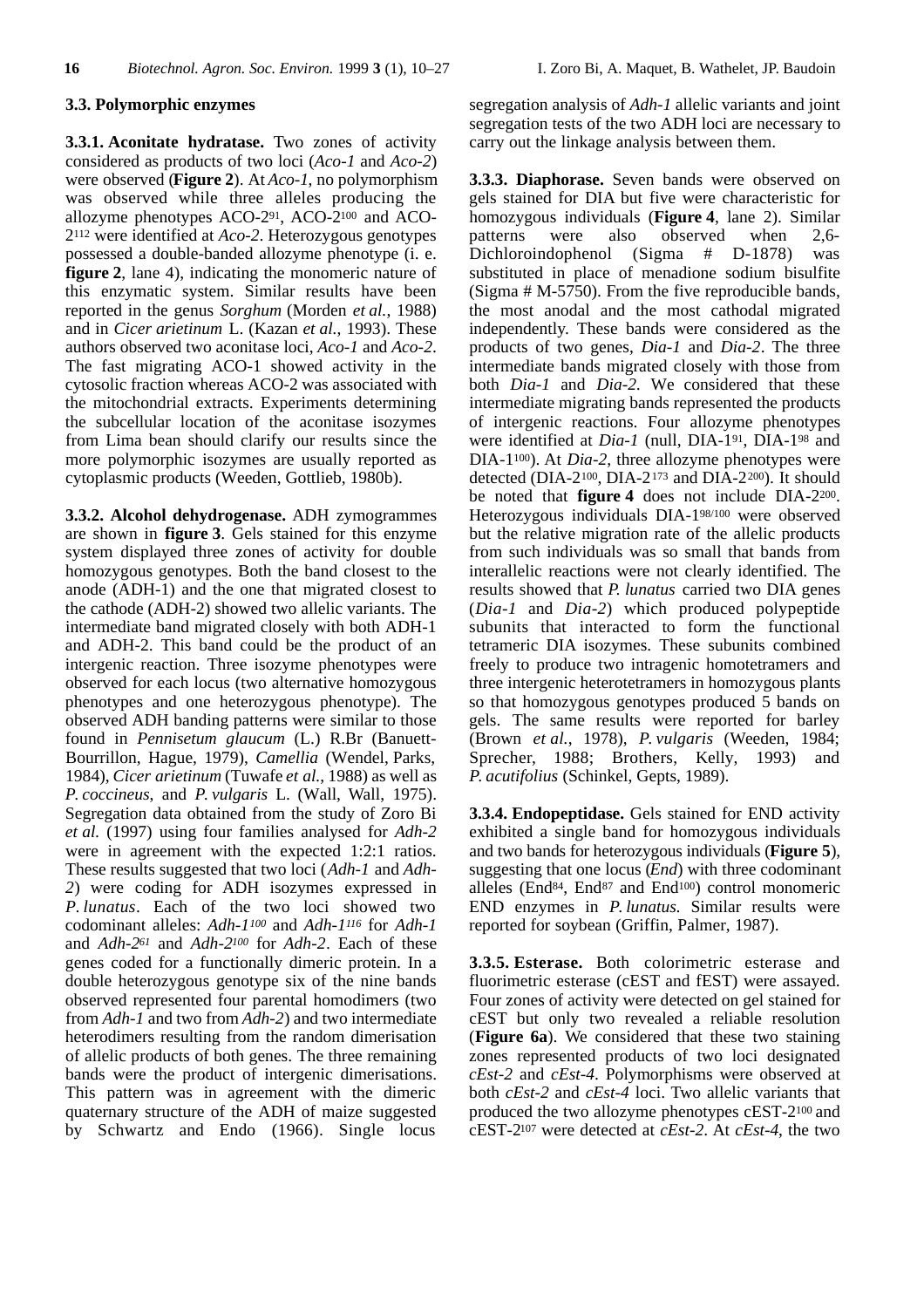alleles *cEst-4<sup>84</sup>* (not presented here) and *cEst-4<sup>100</sup>* were identified. Heterozygous individuals with a twobanded isozyme phenotype  $(cEST-2^{100/107})$  were detected at *cEst-2* locus, demonstrating the monomeric quaternary structure of cEST in Lima bean. Similar results were reported for several *Leguminosae*, for example *P. coccineus* and *P. vulgaris* (Wall, Wall, 1975) and *C. arietinum* (Kazan *et al.*, 1993).

fEST isozyme banding patterns are presented in **figure 6b**. Two zones of fEST activity were observed but only the most cathodal one was reproducible. This band was considered as the product of one locus (*fEst-2*), the non-reproducible band being from another locus (*fEst-1*). Two alleles were identified at *fEst-2*: *fEst-2<sup>100</sup>* and *fEst-2<sup>110</sup>*. Occasionally, bands representing the allozyme  $fEST-2^{100}$  were accompanied by faint bands slightly cathodal (**Figure 6b**, lane 3). These bands were considered as artefacts. fEST genes highlighted in *P. lunatus* encoded dimeric products. Such results were reported from several studies (Weeden, Marx, 1984; Aebersold *et al.*, 1987; Weeden, Wendel, 1989; Murphy *et al.*, 1990).

**3.3.6. Glucose-6-phosphate isomerase.** Four zones of activity were observed for GPI (**Figure 7**). The most anodal band (a) was polymorphic and comigrated with band b. Absence of band c for some individuals (data not shown here), could be explained by a locus possessing a null allele. The most cathodal band (band d) was monomorphic. All these results suggested that GPI isozyme banding patterns from Lima bean represent products of three genes: *Gpi-1*, *Gpi-2* and *Gpi-3*. The two groups of GPI isozymes reported by Weeden and Lamb (1987) for apple and Weeden *et al.* (1989) for several *Leguminosae* including *P. lunatus* were identified in this study: those localised in the cytosol compartment (GPI-1 and GPI-2) and the plastidal isozyme (GPI-3). Both GPI-1 and GPI-2 appeared to be dimeric enzymes, generating a triple-banded phenotype, the intermediate band (band b) representing an intergenic heterodimer. Subunits of GPI-3 did not form active heterodimers either with GPI-1 or with GPI-2 subunits *in vivo*. Only *Gpi-1* was polymorphic generating two alleles: *Gpi-*1<sup>96</sup> and *Gpi-1<sup>100</sup>*. No heterozygous individuals possessing a triple-banded allozyme phenotype confirming the dimeric hypothesis were detected for identified loci. Nevertheless, it has been widely demonstrated that GPI isozymes are dimeric (Guries, Ledig, 1978; Harry, 1986; Weeden, Lamb, 1987).

**3.3.7. Glucose-6-phosphate dehydrogenase.** There were two polymorphic zones of activity on gels stained for G6PDH (Figure 8). Electrophoretic variants at the anodal staining zone segregated independently relative to those of the cathodal staining zone, suggesting that two loci control G6PDH isozymes: *G6pdh-1* and *G6pdh-2*. Two alleles were identified at *G6pdh-1*, producing the two allozyme phenotypes G6PDH-1<sup>95</sup> and G6PDH-1<sup>100</sup>. At *G6pdh-2*, three alleles that expressed the three allozyme phenotypes G6PDH-195, G6PDH-1<sup>100</sup> and G6PDH-1<sup>110</sup> were detected. At both loci, double-banded isozyme phenotypes representing heterozygous individuals were observed (i.e. **Figure 8**, lane 5 and lane 7). These results indicated that Lima bean G6PDH isozymes have a monomeric quaternary structure. According to Murphy *et al.* (1990), several quaternary structures have been reported for G6PDH. We observed that in Lima bean, G6PDH isozyme banding patterns appeared to be influenced by the physiological behaviour of the analysed seeds, namely their capacity to germinate. Thus G6PDH banding patterns were not so easy to score, and the hypothesis proposed might not be sufficient to explain the effective genetic inheritance mode of this enzyme system.

**3.3.8. -Glucosidase.** Gels stained for -GLU activity showed a single band with two electrophoretic variants (**Figure 9**). It was suggested that -GLU enzyme system is controlled by one locus ( *-Glu*) with two codominant alleles expressing two allozymes: - GLU<sup>100</sup> and -GLU125. No heterozygous individuals were identified so that we could not suggest a hypothesis concerning the quaternary structure of this enzyme. Nevertheless, the dimeric nature of -GLU was reported in maize (Stuber *et al.*, 1977). Like PER,

-GLU activity was very sensitive to concentration of chemicals and sample storage duration (see **figure 9**, lane 2 and lane 3 for illustration). Best staining zones intensity was obtained when sample extraction and electrophoresis were carried out the same day.

**3.3.9. Isocitrate dehydrogenase.** Three zones of activity were revealed, two zones with faint activity and one zone with strong activity (**Figure 10**). One of the two faint zones, the most anodal one showed a shadow band. From the three zones of activity, the two most anodal ones showed variation and were interpreted as products of two loci (*Idh-1* and *Idh-2*) each with two codominant alleles encoding allozymes phenotypes IDH-1<sup>100</sup> and IDH-1<sup>120</sup> for *Idh-1* (presented in Maquet, 1995) and IDH-2<sup>75</sup> and IDH-2<sup>100</sup> for *Idh-2*. Allozyme phenotype IDH-2<sup>75</sup> overlapped the product of *Idh-3* (**Figure 10**, lanes 3, 4 and 5). The most cathodal migrating band was invariable and so far has been assumed to be determined by one locus, *Idh*-3. We could not highlight the quaternary structure of IDH isozymes but this enzyme system has been identified as dimeric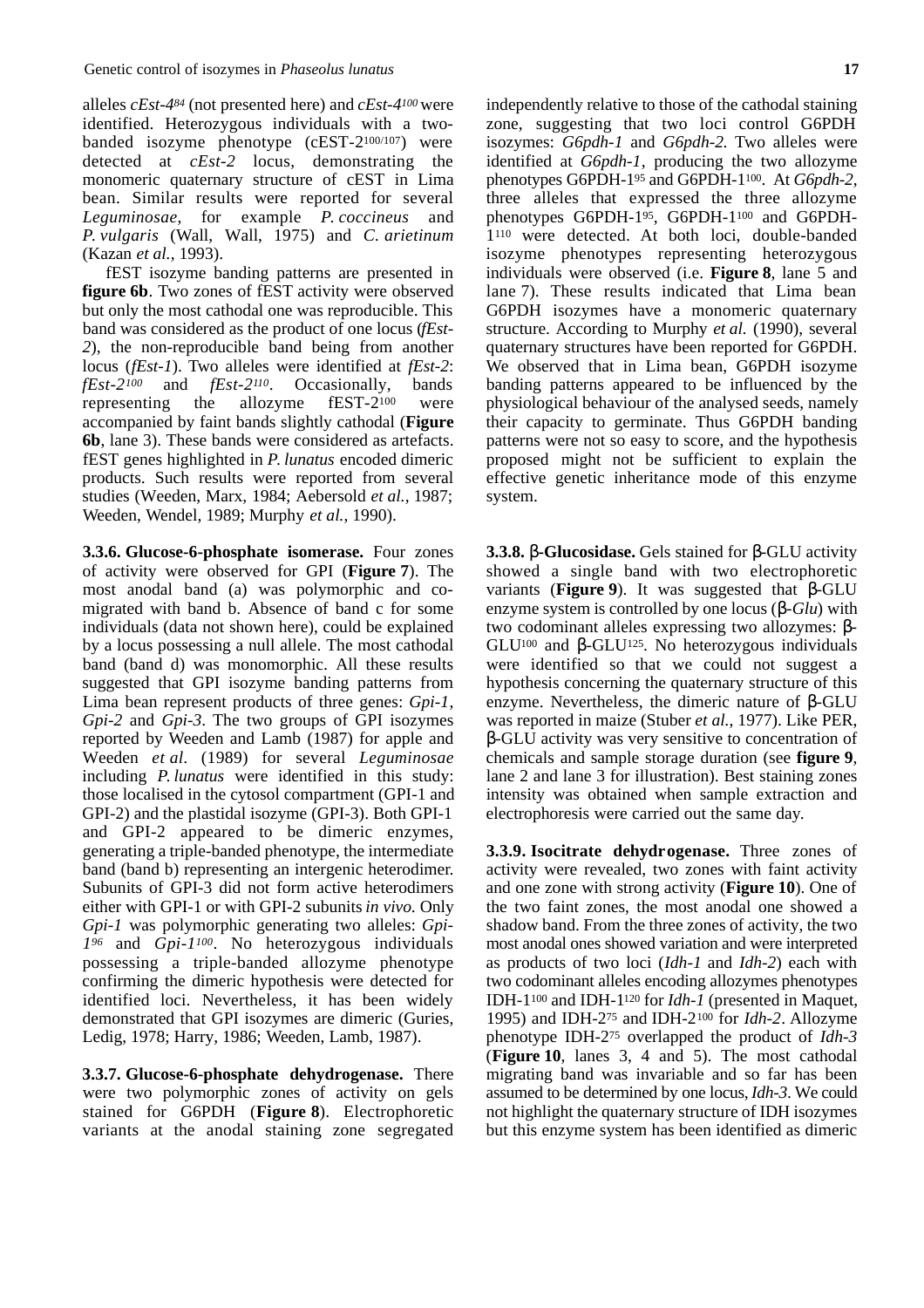

**Figure 1.** Zymogrammes of three monomorphic enzyme systems from Lima bean — *Zymogrammes de trois systèmes enzymatiques monomorphes du haricot de Lima.*

- **a**. Glutamate dehydrogenase (GDH).
- **b**. Peroxidase (PER).
- **c**. Superoxide dismutase (SOD).



**Figure 2.** Aconitate hydratase (ACO) zymogrammes from Lima bean — *Zymogrammes de l'aconitate hydratase (ACO) du haricot de Lima*. Lanes 1 and 2: ACO-1<sup>100/100</sup>//ACO-2<sup>91/91</sup>; lane 3: ACO-1<sup>100/100</sup>//ACO-2<sup>100/100</sup>; lanes 4, 5 and 6: ACO-1<sup>100/100</sup>//ACO-2<sup>91/100</sup>: lane 7: ACO-1100/100//ACO-2112/112.



**Figure 3.** Alcohol dehydrogenase (ADH) zymogrammes from Lima bean (Zoro Bi *et al.*, 1997) — *Zymogrammes de l'alcool déshydrogénase (ADH) du haricot de Lima*. Lanes 1 and 2: ADH-1<sup>100/100</sup>//ADH-2<sup>100/100</sup>: lanes 3 and 4: ADH-1<sup>116/116</sup>//ADH-2<sup>61/61</sup>; lane 5: ADH-1100/116//ADH-261/61; lane 6: ADH-1100/116//ADH-261/100; lanes 7 and 8: ADH-1100/100//ADH-261/100; lanes 9 and 10: ADH-1<sup>100/100</sup>//ADH-2<sup>61/61</sup>.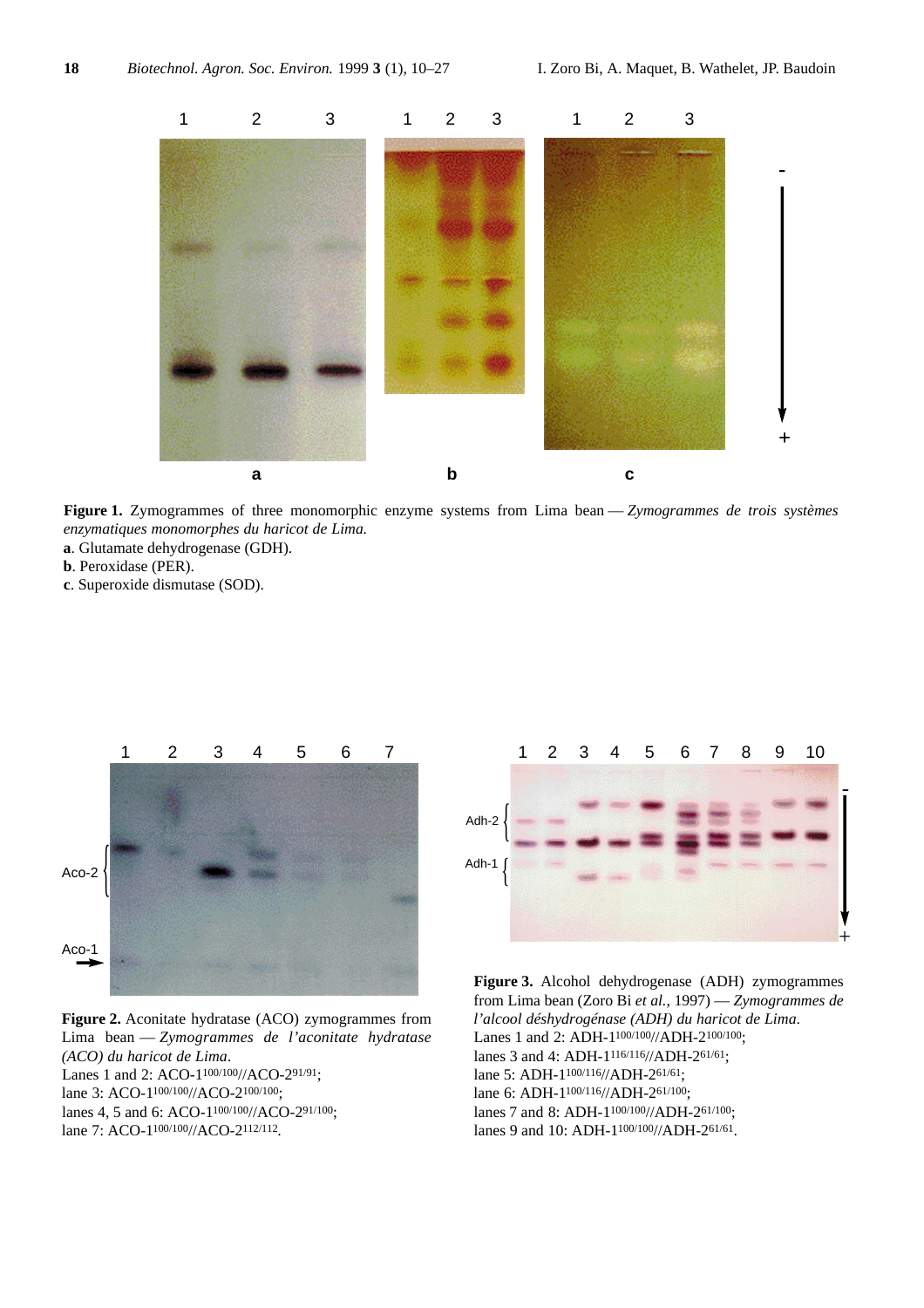Genetic control of isozymes in *Phaseolus lunatus* **19**



**Figure 4.** Diaphorase (DIA) zymogrammes from Lima bean — *Zymogrammes de la diaphorase (DIA) du haricot de Lima*. Lane 1: DIA-198/98//DIA-2100/100; lanes 2, 3, 4 and 5: DIA-1<sup>100/100</sup>//DIA-2<sup>173/173</sup>; lane 6: DIA-1-/-//DIA-2<sup>100/100</sup>; lane 7: DIA-191/91//DIA-2100/100.



**Figure 5.** Endopeptidase (END) zymogrammes from Lima bean — *Zymogrammes de l'endopeptidase* (END) du *haricot de Lima*. Lane 1: END87/87; lane 2: END<sup>100/100</sup>; lanes 3, 4, and 5: END<sup>87/100</sup>.



**a.** Colorimetric esterase (cEST).

Lane 1: cEST-2<sup>100/100</sup>//cEST-4<sup>100/100</sup>; lanes 2, 3, 4 and 5: cEST-2100/107//cEST-4100/100; lane 6: cEST-2107/107//cEST-4100/100.

**Figure 6.** Esterase (EST) zymogrammes from Lima bean — *Zymogrammes de l'estérase (EST) du haricot de Lima*.

**b.** Fluorimetric esterase (fEST). Lane 1: fEST-2110/110; lane 2: fEST-2100/110; lane 3: fEST-2100/100.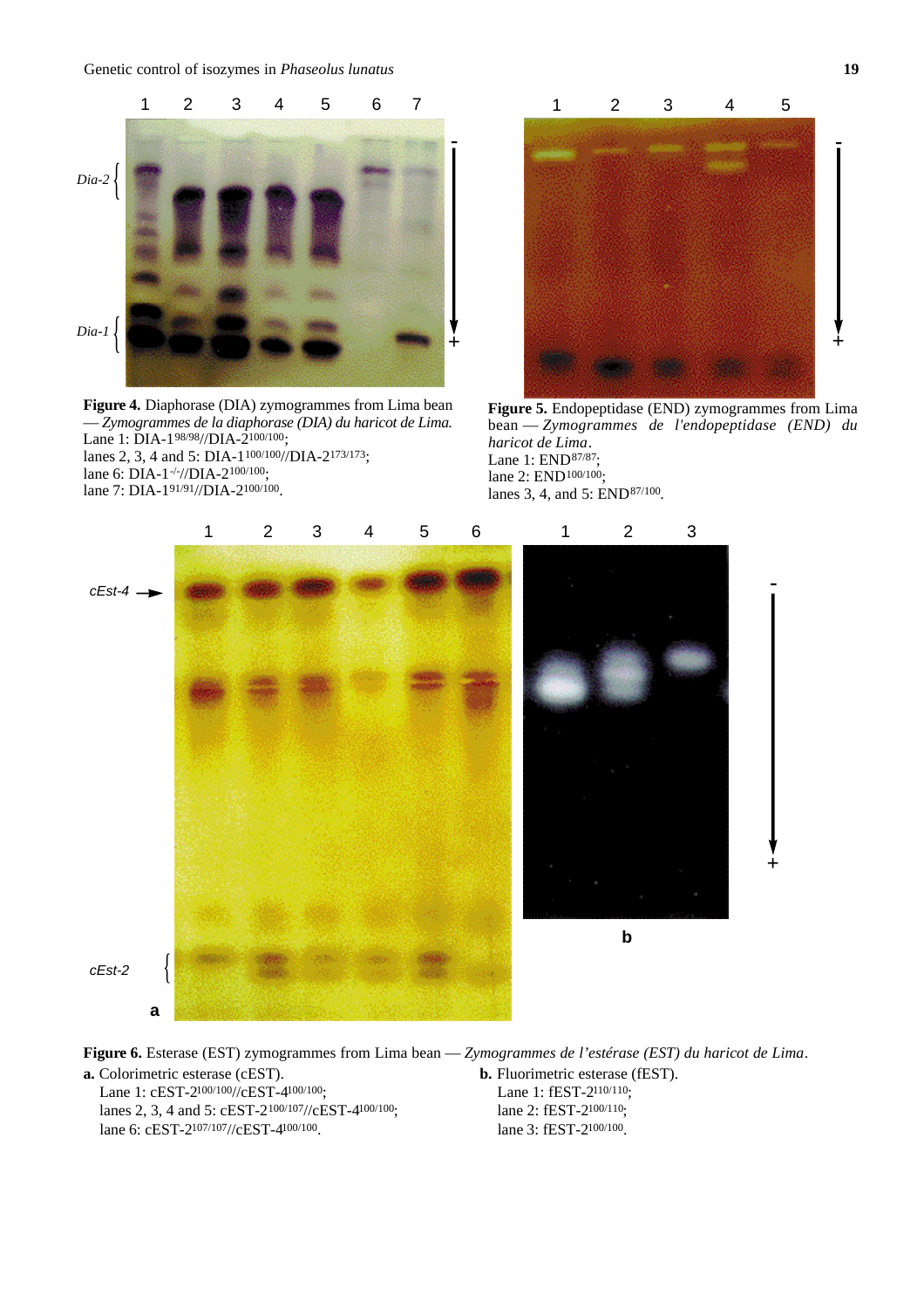proteins (Guries, Ledig, 1978; Kiang, Gorman, 1985; Weeden, Lamb, 1987; Simonsen, Heneen, 1995).

**3.3.10. Leucine aminopeptidase.** Asingle polymorphic zone of activity was revealed for LAP (**Figure 11**). Four allelic variants generating four allozyme phenotypes were observed at *Lap* locus (but only three are presented in this paper). No heterozygous individuals were observed so LAP isozymes quaternary structure could not be inferred. Nevertheless, the dimeric nature of this enzyme system has been demonstrated with *Pisum sativum* (Scandalios, Espiritu, 1969) and *Abies balsamea* (Neale, Adams, 1981).

**3.3.11. Malate dehydrogenase.** MDH banding patterns are shown in **figure 12a**. Although several bands were observed, five of these bands were characteristic for homozygous individuals. From these five bands, some were weakly stained: bands 1a, 1b, and 2e (**Figure 12a**). The most cathodal band resulting from the third locus (*Mdh-3*) showed polymorphism generating two electrophoretic variants: MDH-3<sup>100</sup> and MDH-3<sup>104</sup> (presented in Maquet, 1995). The three intermediate bands migrated closely. One of these bands, the most anodal one, was considered as the product of *Mdh-2*, the two remaining bands being the products of other loci or shadow bands. *Mdh-1* locus showed two alleles (*Mdh-1<sup>84</sup>* and *Mdh-1100*) and two allozyme phenotypes: MDH-184 and MDH-1100. *Mdh-2* also showed two alleles (*Mdh-2<sup>100</sup>* and *Mdh-2140*) but three allozyme phenotypes: MDH-2100, MDH-2100/140, and MDH-2140. The band representing the product of allele *Mdh-2<sup>140</sup>* overlapped the one from the second allele (*M dh - 1<sup>84</sup>*). Preliminary experiments using extraction buffer containing ascorbic acid suggested that isozymes from *Mdh-1* and *Mdh-2* have a cytoplasmic location, while isozymes from *Mdh-3* appeared to be localised in mitochondria. Samples homogenised in our standard extraction buffer showed both forms, while when homogenisation took place in a solution with a low pH, only the activity of allozymes from *Mdh-3* was observed (**Figure 12b**). The weak staining and nonreproducible bands, not interpreted in our study, might result from isozymes located in other cellular organelles such as peroxisomes and chloroplasts which were already reported by Gietl (1992). Such hypothesis is supported by the fact that isozymes located in separate compartments are usually encoded by different genes and tend to be distinctive in their electrophoretic mobility and biochemical properties, including kinetic parameters and inhibition by various metabolites (Newton, 1983). Two bands co-migrated with the one from *Mdh-2*. These could be shadow bands or the products of linked loci, so the

dimeric nature of this enzyme was not clearly established. Nevertheless assuming the existence of two shadow bands, then 2b and 2c could be artefacts of 2a considered as a first homodimer (lanes 7 and 8 of **figure 12a**). In lanes 1 to 5 of **figure 12a** the 2c band has the same intensity as 2a in lanes 7 and 8 and could represent a second homodimer with 2d and 2e as artefacts. In the zymogramme of the heterozygous genotype (lane 6 of **figure 12a**) the second homodimer and the shadow band of the first homodimer are overlapping in band 2c. The dimeric quaternary structure of MDH is widely reported (Goodman *et al.*, 1980a; Weeden, Wendel, 1989; Murphy *et al.*, 1990). However, the absence of an intermediate band between the bands of the products of *Mdh-1* and *Mdh-2* (lanes 1 to 2 of **figure 12a**) suggested that there is no enzymatically active heterodimer, although both products seem to be located in the same cellular compartment (**Figure 12b**). Crosses between plants having the two alternative allelic variants of *Mdh-1* and their segregation analysis will provide more information on the genetic control of MDH isozymes in *P. lunatus*. *Mdh-2* locus segregation in five wild Lima bean families was carried out previously (Zoro Bi *et al.*, 1997). All families analysed for *Mdh-2* showed a significant deviation from a normal Mendelian ratio. These distorted ratios resulted from a deficiency of genotypes designated MDH- $2^{140/140}$ . Such a distortion could be explained by two main factors: the gametophytic selection either through pollen competition or as a result of linkage to a selfincompatibility locus (Mulcahy, Mulcahy, 1983; Wendel, Parks, 1984) and the selective loss of some genotypes through zygotic abortion (Zamir, Tadmor, 1986). In cultivated Lima bean, Allard (1963) reported a gametophytic selection through pollen competition.

**3.3.12. Phosphogluconate dehydrogenase.** Two zones were revealed, one with faint activity and one with strong activity (**Figure 13**). Both anodal and cathodal zone expressed the variation expected for dimeric enzymes with triple-banded phenotype for heterozygous individuals (i.e. **Figures 13a** and **13b**, lane 3). Each of the two staining zones was interpreted as the product of one locus, *Pgdh-1* with two codominant alleles and *Pgdh-2* with four alleles. Similar results have been reported for *Pisum sativum* L. (Weeden, Marx, 1984), incense-cedar (Harry, 1986) and *C. arietinum* (Tuwafe *et al.*, 1988; Kazan *et al.*, 1993).

**3.3.13. Phosphoglucomutase.** Two zones of activity were detected on the gels stained for PGM (**Figure 14**, p. 26). In both of these zones, individuals showed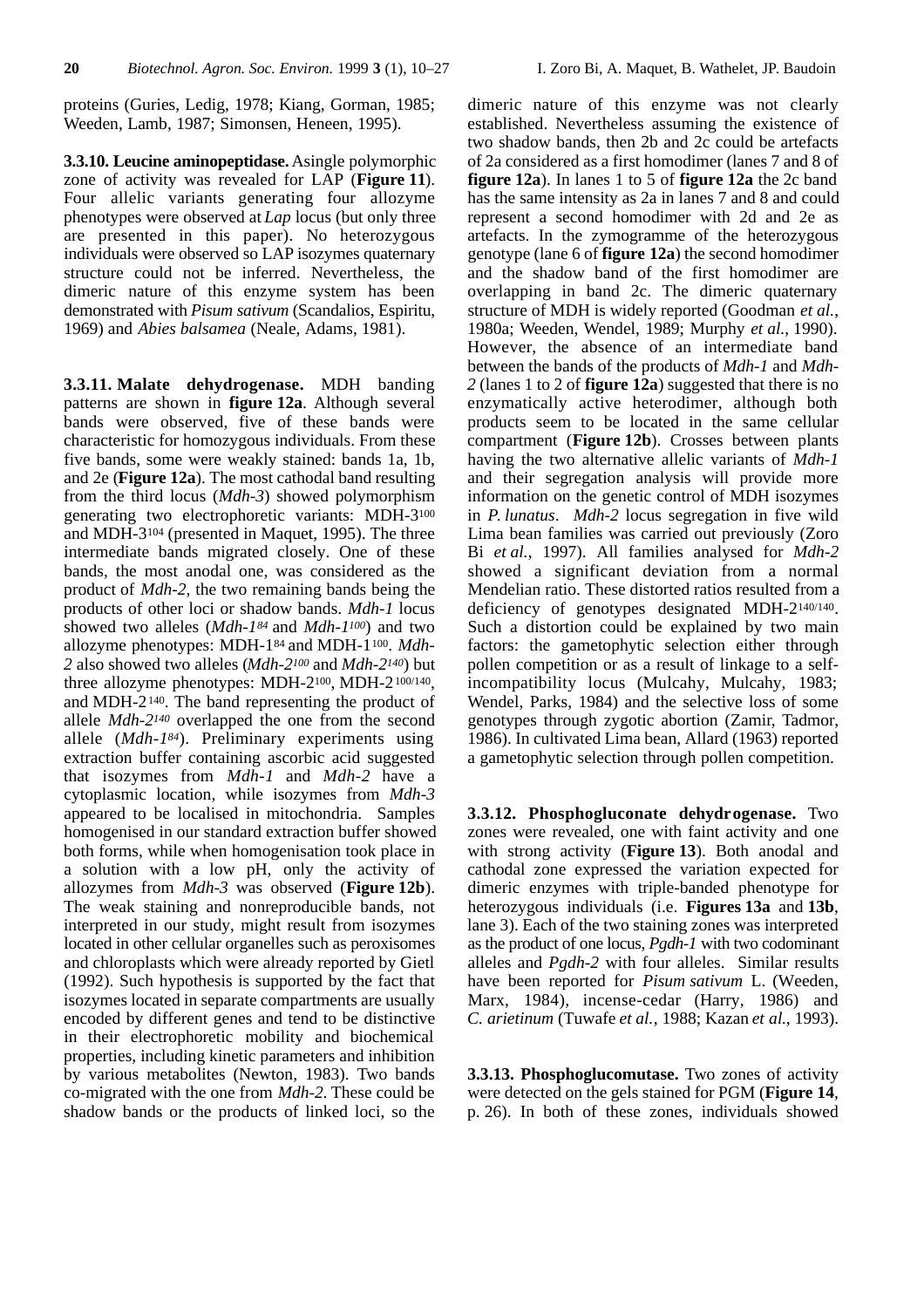either a single or two bands. Two alleles were observed at *Pgm-1*: *Pgm-1<sup>95</sup>* and *Pgm-1100*. At *Pgm-2*, we identified three alleles designated as *Pgm-285*, *Pgm-2<sup>100</sup>* and *Pgm-2110*. Genotypes heterozygous at both loci possessed double-banded isozyme phenotypes. For PGM, no intergenic or interallelic products were detected. These observations are in accordance with the monomeric quaternary structure of PGM isozymes. *Pgm-2* locus segregation has been investigated in previous studies using four wild Lima bean families (Zoro Bi *et al.*, 1997). All families analysed for *Pgm-2* fitted with 1:2:1 ratios. These results confirmed that two loci (*Pgm-1* and *Pgm-2*) code for the PGM expressed in Lima bean. Similar PGM zymogrammes banding patterns were widely reported (Harry, 1986; Shore, Barrett, 1987; Weeden, Wendel, 1989).

**3.3.14. Shikimate dehydrogenase.** Two zones of activity which migrated closely were observed on gels stained for SKDH when samples from homozygous individuals were analysed (**Figure 15**, p. 26, lanes 1, 5, 6). Whether both zones were controlled by the same locus, *Skdh* (in this case one of the two bands could be a shadow band) or whether they represented two tightly linked loci (*Skdh-1* and *Skdh-2*) remained unknown. Two allelic variants producing allozyme phenotypes SKDH<sup>100</sup> and SKDH<sup>110</sup> were identified. Triple-banded isozyme phenotype was observed for heterozygous individuals (i.e. **Figure 15**, lanes 2, 3 and 4), due to the fact that the fast migrating band from a homozygous individual SKDH100/100 and the slower migrating band from the alternative homozygous individuals (SKDH<sup>110/110</sup>) overlapped. Such isozyme banding patterns were in accordance with a monomeric quaternary structure. We suggest that this enzyme system is determined by one locus (*Skdh*) or two tightly linked loci (*Skdh-1* and *Skdh-2*) with codominant alleles. Weeden and Gottlieb (1980a) highlighted two forms of SKDH in *Clarkia williamsonii* Lewis and Lewis: a chloroplastic and a cytosolic form. However the linkage relationships between loci expressing these two forms of isozyme was not investigated.

**3.3.15. Polymorphism study.** The number of loci for selected enzyme systems, locus designation, isozymes migration orientation, observed alleles and percentage of polymorphic loci (P) at both species and population levels are grouped in **table 5,** p. 24. Estimates of allozyme variation at both species  $(P = 74)$  and population  $(P = 44)$  levels are similar to those reported for 473 species and 468 populations (Hamrick, Godt, 1990). An analysis of linkage relationships between locus *Adh-2*, *Mdh-2* and *Pgm-2* has been investigated

elsewhere (Zoro Bi *et al.*, 1997). The results indicated that these loci were independently inherited: the recombination fraction between locus pairs varies from 0.417 (for *Mdh-2*/ *Pgm-2*) to 0.443 (for *Adh-2*/*Mdh-2*).

#### **4. CONCLUSIONS AND PROSPECTS**

In this paper, emphasis was placed on starch gel electrophoresis of enzymes from simply prepared tissue homogenates, because these techniques are the most practical ones and are frequently applied in studies requiring scoring of several loci in large numbers of individuals. The described procedures were optimised for cost-effectiveness, ease of implementation and resolution. Other laboratories may effectively follow procedures that differ from ours.

Our data contribute to better understanding the genetic basis of isozyme polymorphisms in the primary gene pool of *P. lunatus*.

Approximately 74% of the 34 enzyme loci in Lima bean were determined as polymorphic. A total of 72 alleles were scored at these 34 loci. These allelic data will help to estimate the genetic variation within and among *P. lunatus* accessions or populations. However, further efforts should be devoted to analysing additional accessions and natural populations from the centres of diversity of this food legume.

Given the complex patterns of certain enzymes (i.e. DIA, MDH and G6PDH), genetic tests from segregation data and linkage relationships between polymorphic loci should be investigated to check current results (Bailey, 1961).

To evaluate more accurately Lima bean genetic resources, further techniques using nuclear markers, like microsatellites (Schaal *et al.*, 1991) should be helpful.

#### **Acknowledgment**

This study is financed by the Belgian Administration of Cooperation for Development (AGCD., Brussels, Belgium) and supervised by the International Plant Genetic Resources Institute (IPGRI, Rome, Italy). We thank Ir. Sandrine Henry (Laboratoire de Chimie générale et biologique, FUSAGx, Belgium) and Dr. Assié Lazare Komenan (Laboratoire de Zoologie générale et appliquée, FUSAGx, Belgium) for their technical assistance. We are grateful to Mrs Moreman (Bibliothèque Centrale, FUSAGx, Gembloux, Belgium) for checking the English style. Scholarship of the first author is provided by the Scientific Research Ministry of Ivory Coast.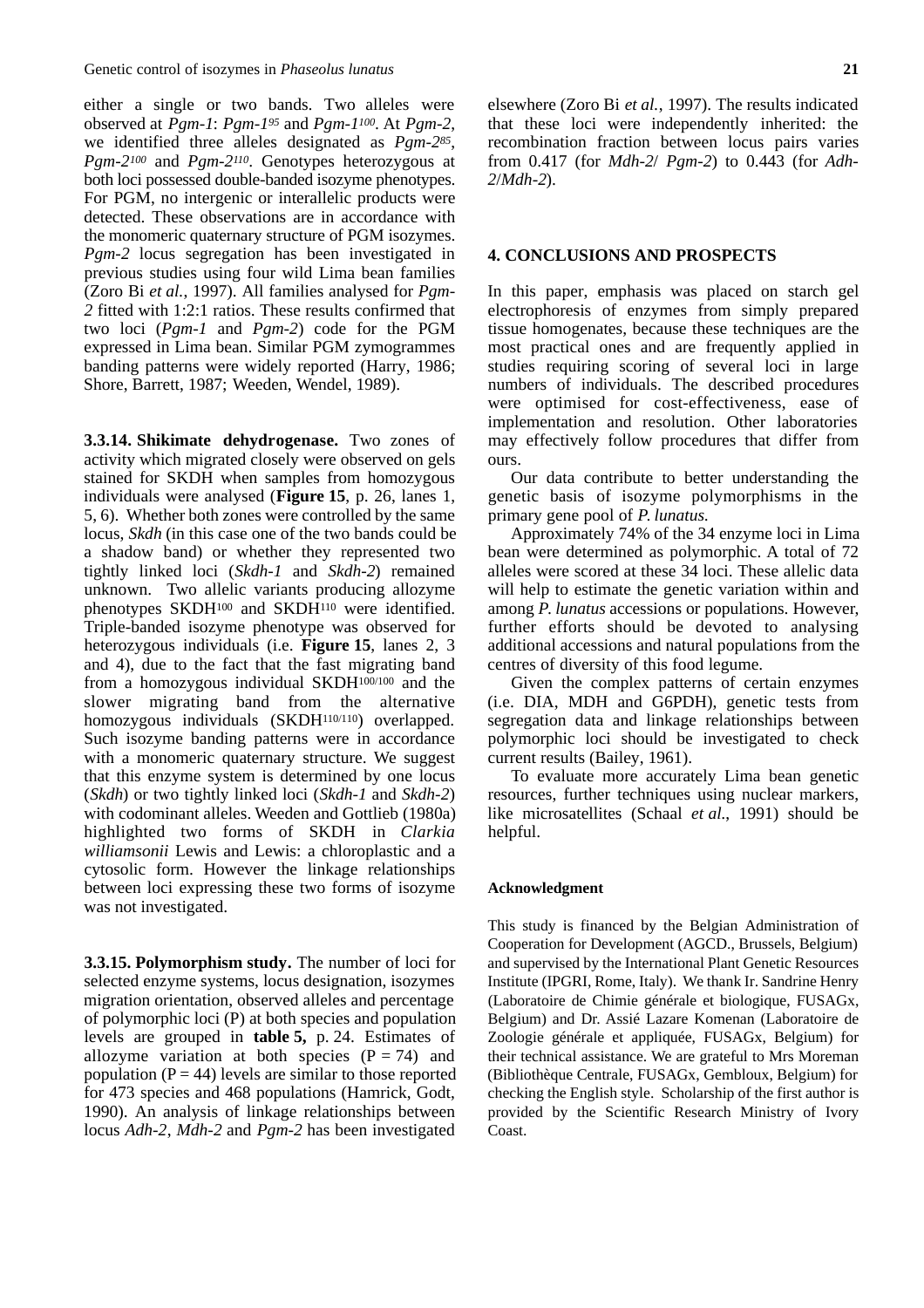

**Figure 7.** Glucose-6-phosphate isomerase (GPI) zymogrammes from Lima bean — *Zymogrammes de la glucose-6 phosphate isomérase (GPI) du haricot de Lima*. Lanes 1, 5 and 6: GPI-1100/100//GPI-2100/100//GPI-3100/100; lanes 2, 3, and 4: GPI-196/96//GPI-2100/100//GPI-3100/100.



**Figure 9.** -Glucosidase (-GLU) zymogrammes from Lima bean — *Zymogrammes de la -Glucosidase ( -GLU) du haricot de Lima*. Lane 1: -GLU <sup>100/100</sup>; lanes 2 and 3: -; lanes 4 and 5: -GLU 125/125.





**Figure 8.** Glucose-6-phosphate dehydrogenase (G6PDH) zymogrammes from Lima bean — *Zymogrammes de la glucose-6-phosphate déshydrogénase (G6PDH) du haricot de Lima*.

Lanes 1 and 4: G6PDH-1<sup>100/100</sup>//G6PDH-2<sup>110/110</sup>; lane 2: G6PDH-1100/100//G6PDH-295/100; lane 3: G6PDH-1<sup>100/100</sup>//G6PDH-2<sup>100/110</sup>; lane 5: G6PDH-195/95//G6PDH-295/100;

- lane 6: G6PDH-1<sup>95/95</sup>//G6PDH-2<sup>95/95</sup>
- lane 7: G6PDH-195/100//G6PDH-295/110.



**Figure 10.** Isocitrate dehydrogenase (IDH) zymogrammes from Lima bean — *Zymogrammes de l'isocitrate déshydro génase (IDH) du haricot de Lima*. Lanes 1 and 2: IDH-1100/100//IDH-2100/100//IDH-3100/100; lanes 3, 4 and 5: IDH-1100/100//IDH-275/75//IDH-3100/100.

**Figure 11.** Leucine aminopeptidase (LAP) zymogrammes from Lima bean — *Zymogrammes de la leucine aminopeptidase (LAP) du haricot de Lima*. Lane 1: LAP94/94; lanes 2, 4, 5 and 6: LAP100/100; lanes 3 and 7: LAP108/108.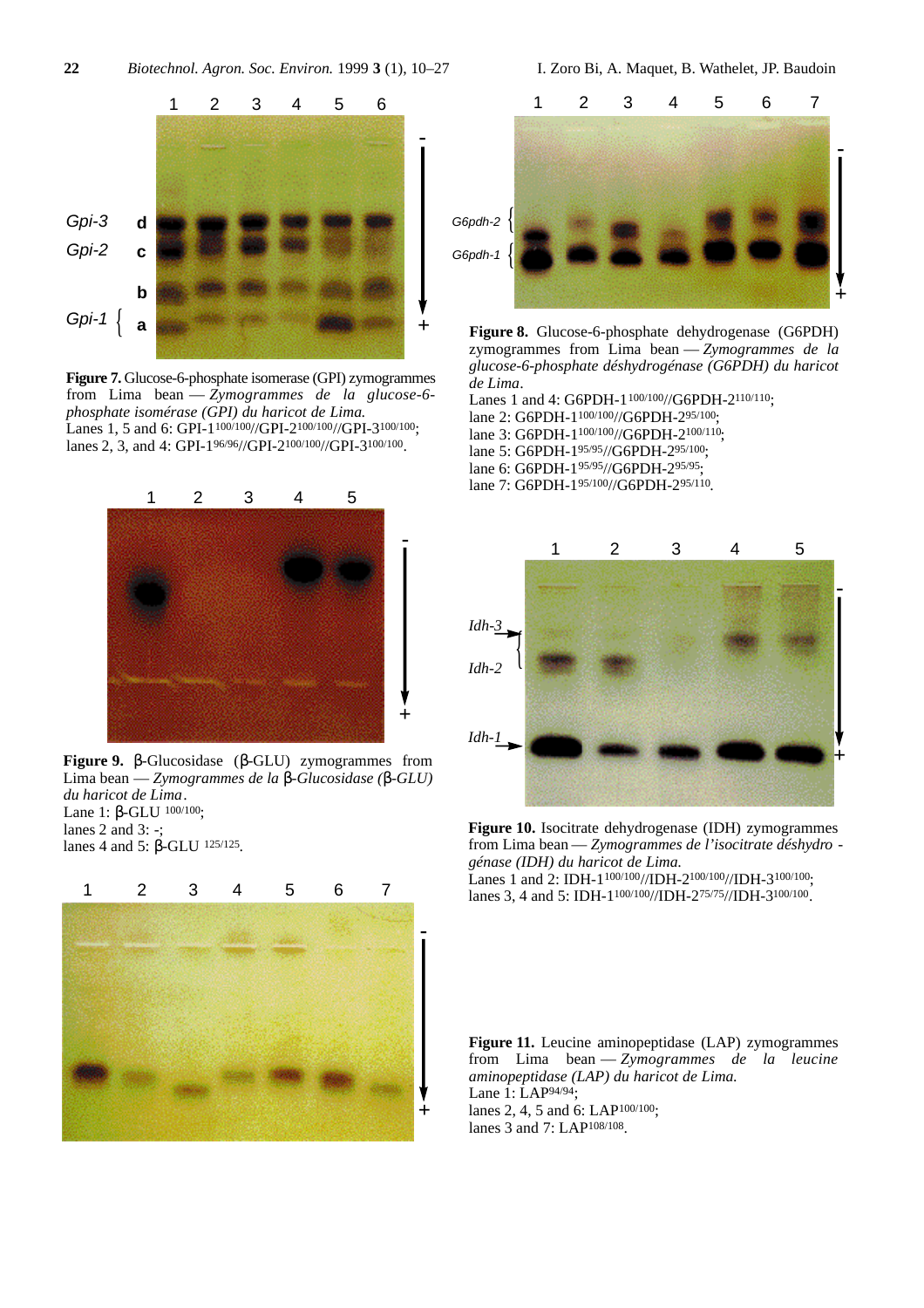

**Figure 12.** Malate dehydrogenase (MDH) zymogrammes from Lima bean (Zoro Bi *et al*., 1997) — *Zymogrammes de la malate déshydrogénase (MDH) du haricot de Lima*.

**a.** Zymogrammes obtained using the standard extraction buffer (Potassium phosphate, pH 7.0) — *Zymogrammes obtenus en utilisant le tampon d'extraction standard (Potassium phosphate, pH 7.0)*.

Lanes 1 and 2: MDH-1<sup>100/100</sup>//MDH-2<sup>100/100</sup>// MDH-3<sup>100/100</sup>;

lanes 3, 4, and 5: MDH-184/84//MDH-2100/100// MDH-3100/100;

lane 6: MDH-184/84//MDH-2100/140// MDH-3100/100;

lanes 7 and 8: MDH-1<sup>84/84</sup>//MDH-2<sup>140/140</sup>// MDH-3<sup>100/100</sup>.

**b.** Zymogrammes showing the effect of ascorbic acid on MDH isozymes — *Zymogrammes montrant l'effet de l'acide ascorbique sur les isozymes de MDH*.

Lanes 1 and 2: samples homogenised in the standard extraction buffer;

lanes 3 and 4: the same samples homogenised in ascorbic acid solution (pH 2.0). The cytoplasmic products (MDH-1 and MDH-2) are inactivated by the ascorbic acid solution.





**b**

**Figure 13.** Phosphogluconate dehydrogenase (PGDH) zymogrammes from Lima bean — *Zymogrammes de la phospho gluconate déshydrogénase (PGDH) du haricot de Lima*.

**a.** Lane 1: PGDH-1100/100//PGDH-2100/100;

- lanes 2, 3 and 4: PGDH-186/100//PGDH-2100/100; lane 5: PGDH-186/86//PGDH-2100/100.
- **b.** Lane 1: PGDH-186/86//PGDH-2109/109; lane 2: PGDH-1<sup>100/100</sup>//PGDH-2<sup>119/119</sup>: lane 3: PGDH-1<sup>100/100</sup>//PGDH-2<sup>100/135</sup>; lane 4: PGDH-1<sup>100/100</sup>//PGDH-2<sup>100/100</sup>.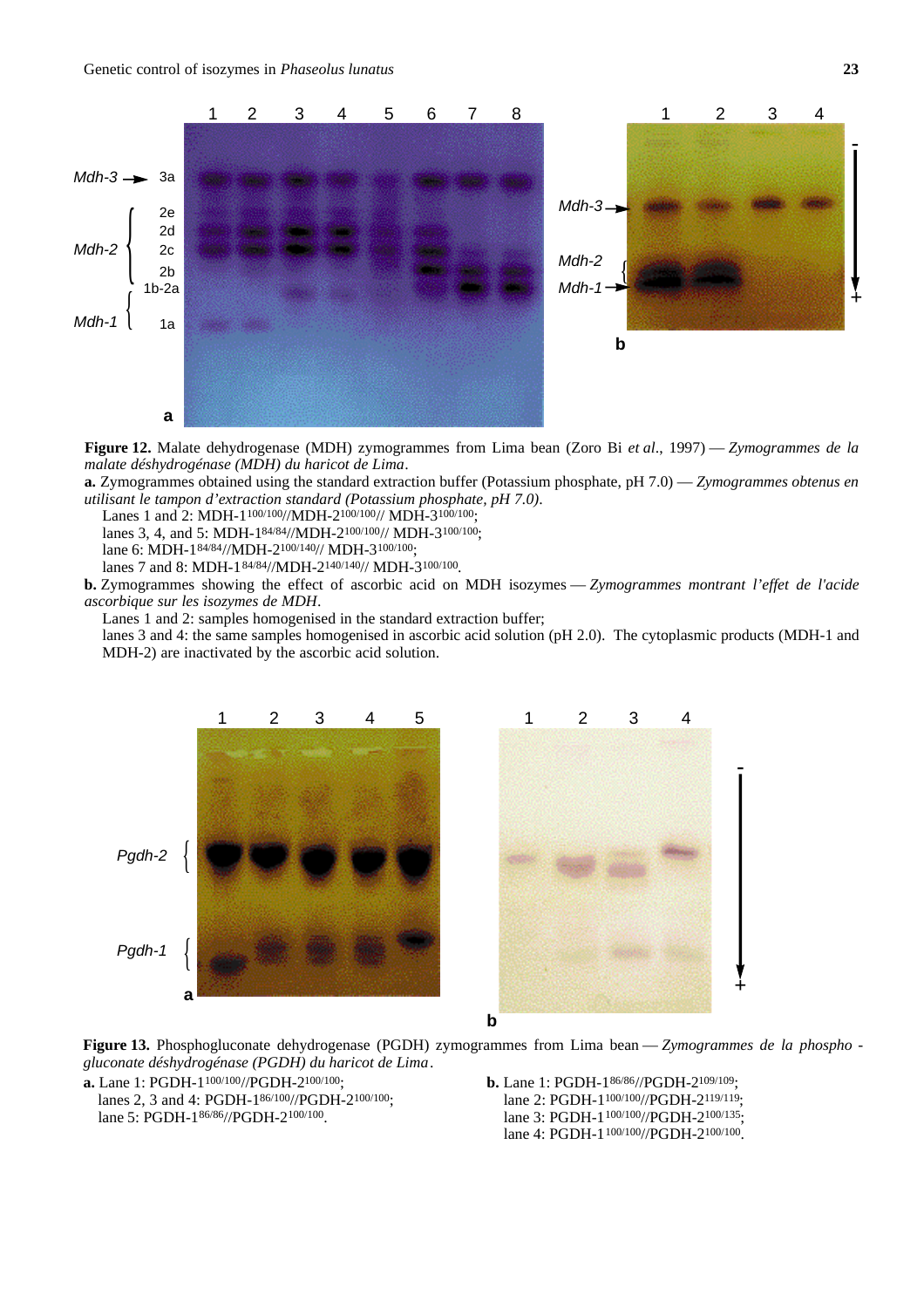**Table 5.** Locus and allele designations, migration orientation and polymorphisms of enzymatic systems resolved from the cotyledonary tissues of *P.lunatus* — *Désignation des loci et allèles, sens de la migration des isozymes et polymorphismes des systèmes enzymatiques révélés à partir des tissus cotylédonnaires de* P.lunatus.

| <b>Enzyme</b> | Locus<br>number | Locus<br>designation | <b>Migration</b><br>orientation (1) | <b>Observed</b><br>alleles | Polymorphism<br><b>Species</b> | <b>Population</b> |
|---------------|-----------------|----------------------|-------------------------------------|----------------------------|--------------------------------|-------------------|
| <b>ACO</b>    | $\overline{2}$  | $Aco-1$              | $\mathbf{A}$                        | 100                        | No                             | No                |
|               |                 | $Aco-2$              | $\mathbf A$                         | 91; 100; 112               | Yes                            | No                |
| <b>ADH</b>    | $\mathfrak{2}$  | $Adh-1$              | $\mathbf{A}$                        | 100; 116                   | Yes                            | Yes               |
|               |                 | $Adh-2$              | A                                   | 61;100                     | Yes                            | Yes               |
| <b>DIA</b>    | $\sqrt{2}$      | $Dia-1$              | A                                   | null; 91; 98; 100          | Yes                            | Yes               |
|               |                 | Dia-2                | A                                   | 100; 173; 200              | Yes                            | No                |
| <b>END</b>    | $\mathbf{1}$    | End                  | A                                   | 84; 87; 100                | Yes                            | No                |
| <b>EST</b>    | $\mathfrak{Z}$  | $cEst-2$             | A                                   | 100; 107                   | Yes                            | Yes               |
|               |                 | $cEst-4$             | $\mathbf C$                         | 84; 100                    | Yes                            | No                |
|               |                 | $fEst-2$             | A                                   | 100; 110                   | Yes                            | Yes               |
| <b>GDH</b>    | $\mathbf{2}$    | $Gdh-1$              | A                                   | 100                        | No                             | No                |
|               |                 | $Gdh-2$              | $\mathbf{A}$                        | 100                        | N <sub>0</sub>                 | No                |
| $-GLU$        | $\mathbf{1}$    | $-Glu$               | $\mathsf{C}$                        | 100; 125                   | Yes                            | No                |
| G6PDH         | $\overline{2}$  | G6pdh-1              | A                                   | 95; 100                    | Yes                            | Yes               |
|               |                 | G6pdh-2              | $\mathbf A$                         | 95; 100; 110               | Yes                            | Yes               |
| <b>GPI</b>    | $\mathfrak{Z}$  | $Gpi-1$              | A                                   | 96; 100                    | Yes                            | Yes               |
|               |                 | $Gpi-2$              | A                                   | null; 100                  | Yes                            | Yes               |
|               |                 | $Gpi-3$              | $\mathbf A$                         | 100                        | No                             | No                |
| <b>IDH</b>    | 3               | $Idh-1$              | A                                   | 100; 120                   | Yes                            | No                |
|               |                 | $Idh-2$              | $\mathbf{A}$                        | 75; 100                    | Yes                            | Yes               |
|               |                 | $Idh-3$              | A                                   | 100                        | No                             | No                |
| LAP           | $\mathbf{1}$    | Lap                  | A                                   | 94; 100; 108; 118          | Yes                            | N <sub>o</sub>    |
| <b>MDH</b>    | 3               | $Mdh-1$              | A                                   | 84; 100                    | Yes                            | No                |
|               |                 | $Mdh-2$              | A                                   | 100; 140                   | Yes                            | Yes               |
|               |                 | $Mdh-3$              | A                                   | 100; 104                   | Yes                            | No                |
| <b>PER</b>    | $\mathfrak{2}$  | $Per-1$              | A                                   | 100                        | No                             | No                |
|               |                 | $Per-2$              | $\mathsf{C}$                        | 100                        | No                             | $\rm No$          |
| <b>PGDH</b>   | $\overline{2}$  | $Pgdh-1$             | A                                   | 86; 100                    | Yes                            | Yes               |
|               |                 | $Pgdh-2$             | A                                   | 100; 109; 119; 135         | Yes                            | No                |
| <b>PGM</b>    | $\mathbf{2}$    | $Pgm-1$              | A                                   | 95;100                     | Yes                            | Yes               |
|               |                 | $Pgm-2$              | A                                   | 85; 100; 110               | Yes                            | Yes               |
| <b>SKDH</b>   | $\mathbf{1}$    | Skdh                 | A                                   | 100; 110                   | Yes                            | Yes               |
| SOD           | $\mathfrak{2}$  | $Sod-1$              | A                                   | 100                        | No                             | N <sub>0</sub>    |
|               |                 | Sod-2                | A                                   | 100                        | N <sub>o</sub>                 | N <sub>0</sub>    |
| $N = 17$      | $N = 34$        | $N = 34$             |                                     | $N = 70$                   | $P = 73.53$                    | $P = 44.12$       |

*cEst-2*: colorimetric esterase. *fEst-2*: fluorimetric esterase.

N: total number. P: percentage of polymorphic loci.

(**1**) Isozyme migrating to the anodal side A or to the cathodal side C relative to the origin.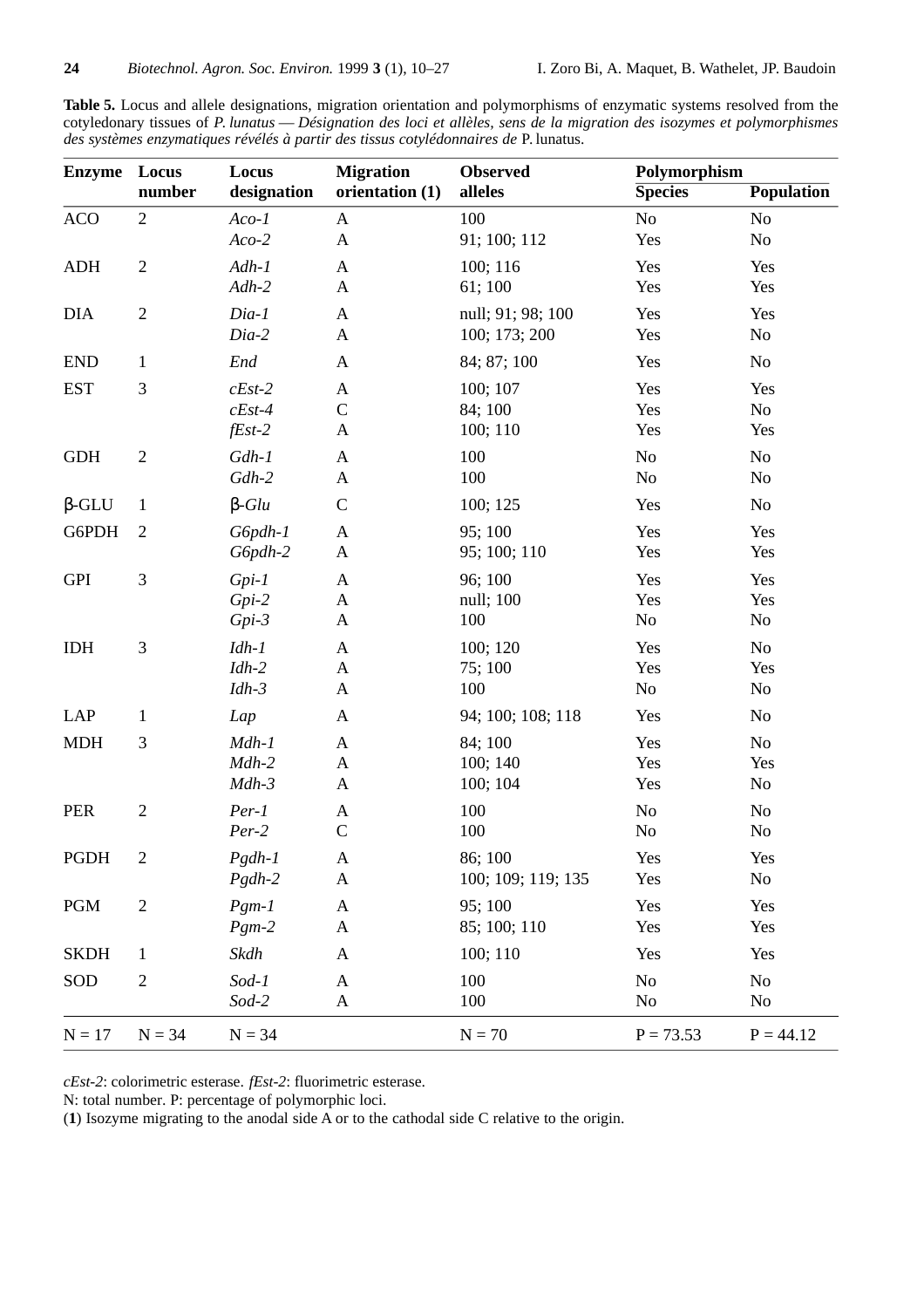#### **Bibliography**

- Aebersold PB., Winans GA., Teel DJ., Milner GB., Utter FM. (1987). *Manual for starch gel electrophoresis: a method for the detection of genetic variation,* Rep. No. NMFS 61. Seattle, USA: National Oceanic and Atmospheric Administration (NOAA).
- Allard RW. (1963). An additional gametophyte factor in the Lima bean. *Züchter* **33**, p. 212–216.
- Bailey NTJ. (1961). *Introduction to the mathematical theory of genetic linkage*. London: Oxford University Press.
- Banuett-Bourrillon F., Hague DR. (1979). Genetic analysis of alcohol dehydrogenase isozymes in pearl millet (*Pennisetum typhoides*). *Biochem. Genet.* 17 (5/6), p. 537–552.
- Bassiri A., Adams MW. (1978). An electrophoretic survey of seedling isozymes in several *Phaseolus* species. *Euphytica* **27**, p. 447–459.
- Brothers ME., Kelly JD. (1993). Allozyme evaluation of upright common bean genotypes. *Euphytica* 67, p. 65–70.
- Brown AHD., Zohary D., Nevo E. (1978). Outcrossing rates and heterozygosity in natural populations of *Hordeum spontaneum* Koch in Israel. *Heredity* **41** (1), p. 49–62.
- Crawford DJ. (1990). *Plant molecular systematics: macromolecular approaches*. New York: Wiley
- Freyre R., Johnson WC., Shirmohamadali A., Llaca V., Tsai SM., Pereira PA., Skroch P., Nienhuis J., Adam-Blondon A-F., Dron M., Tohme J., Gepts P. (1996). Correlation among RFLP maps in common bean. *Annu. Rep. Bean Improv. Coop.* **39**, p. 231–232.
- Gietl C. (1992). Partitioning of malate dehydrogenase isoenzymes into glyoxysomes, mitochondria, and chloroplasts. *Plant Physiol.* **100**, p. 557–559.
- Goodman MM., Stuber CW., Lee CN., Johnson FM. (1980a). Genetic control of malate dehydrogenase isozymes in maize. *Genetics* **94** (1), p. 153–168.
- Goodman MM., Stuber CW., Newton K., Weissinger HH. (1980b). Linkage relationships of 19 enzyme loci in maize. *Genetics* **96** (3), p. 697–710.
- Griffin JD., Palmer RG. (1987). Inheritance and linkage studies with five isozyme loci in soybean. *Crop Sci.* **27**, p. 885–892.
- Guries RP., Ledig FT. (1978). Inheritance of some polymorphic isoenzymes in pitch pine (*Pinus rigida* Mill). *Heredity* **40** (1), p. 27–32.
- Hamrick JL., Godt JW. (1990). Allozyme diversity in plant species. *In* Brown AHD., Clegg MT., Kalher AL., Weir BS. *Plant population genetics, breeding, and genetic resources.* p. 43-63. Sunderland, Massachusetts: Sinauer.
- Harry DE. (1986). Inheritance and linkage of isozyme variants in incense-cedar. *J. Hered.* **77**, p. 261–266.
- Hussain A., Bushuk W., Ramirez H., Roca W., eds. (1988). A *practical guide for electrophoretic analysis of*

*isozymes and proteins in cassava, field bean and forage legumes*,Working document **40**. Cali, Colombia: Centro Internacional de Agricultura Tropical (CIAT).

- Jaaska V. (1983). Secale and triticale. *In* Tanksley SD., Orton TJ. *Isozymes in plant genetics and breeding, Part B.*, p. 79–101. Amsterdam: Elsevier.
- Jaaska V., Jaaska V. (1988). Isoenzyme variation in the genera *Phaseolus* and *Vigna* (*Fabaceae*) in relation to their systematics: aspartate aminotransferase and superoxide dismutase. *Plant Syst. Evol.* **159**, p. 145–159.
- Kazan K., Muehlbauer FJ., Weeden NF., Ladizinsky G. (1993). Inheritance and linkage relationships of morphological and isozyme loci in Chickpea (*Cicer arietinum* L.). *Theor. Appl. Genet.* **86**, p. 417–426.
- Kiang YT., Gorman MB. (1985). Inheritance of NADPactive isocitrate dehydrogenase isozymes in soybeans. *J. Hered.* **76**, p. 279–284.
- Koenig R., Gepts P. (1989a). Allozyme diversity in wild *Phaseolus vulgaris*: further evidence for two major centers of genetic diversity. *Theor. Appl. Genet.* **78**, p. 809–817.
- Koenig R., Gepts P. (1989b). Segregation and linkage of genes for seed proteins, isozymes, and morphological traits in common bean (*Phaseolus vulgaris*). *J. Hered.* **80**, p. 455–459.
- Maquet A. (1995). *Étude de la diversité génétique de la légumineuse alimentaire* Phaseolus lunatus L. par *l'analyse de caractères morphophysiologiques et de marqueurs protéiques*. PhD Thesis, Fac. Univ. Sci. Agron., Gembloux, Belgium.
- Maquet A., Zoro Bi I., Rocha OJ., Baudoin JP. (1996). Case studies on breeding systems and its consequences for germplasm conservation. 1. Isoenzyme diversity in wild Lima bean populations in Central Costa Rica. *Genet. Res. Crop Evol.* **43**, p. 309–318.
- Morden CW., Doebley JF., Schertz KF. (1988). Genetic control and subcellular localization of aconitase isozymes in Sorghum. *J. Hered.* **79**, p. 294–299.
- Mulcahy DL., Mulcahy GB. (1983). Gametophytic selfincompatibility reexamined. *Science* 220, p. 1247–1251.
- Murphy RW., Sites JW. Jr, Buth DG., Haufler CH. (1990). Proteins I: isozyme electrophoresis. *In* Hillis DM., Moritz C. *Molecular systematics*, p. 45–126. Sunderland, Massachusetts: Sinauer.
- Neale DB., Adams WT. (1981). Inherance of isozyme variants in seed tissues of balsam fir (*Abies balsamea*). *Can. J. Bot.* **59**, p. 1285–1291.
- Newton KJ. (1983). Genetics of mitochondrial isozymes. *In* Tanksley SD., Orton TJ. *Isozymes in plant genetics and breeding, part A.*, p. 157–174. Amsterdam: Elsevier.
- Rick CM. (1983). Tomato (*Lycopersicon*). *In* Tanksley SD., Orton TJ. *Isozymes in plant genetics and breeding, Part B*., p. 147–165. Amsterdam: Elsevier.
- Scandalios JG., Espiritu LG. (1969). Mutant aminopeptidases of *Pisum sativum*. I. Development genetics and chemical characteristics. *Mol. Gen. Genet.* **105**, p. 101–112.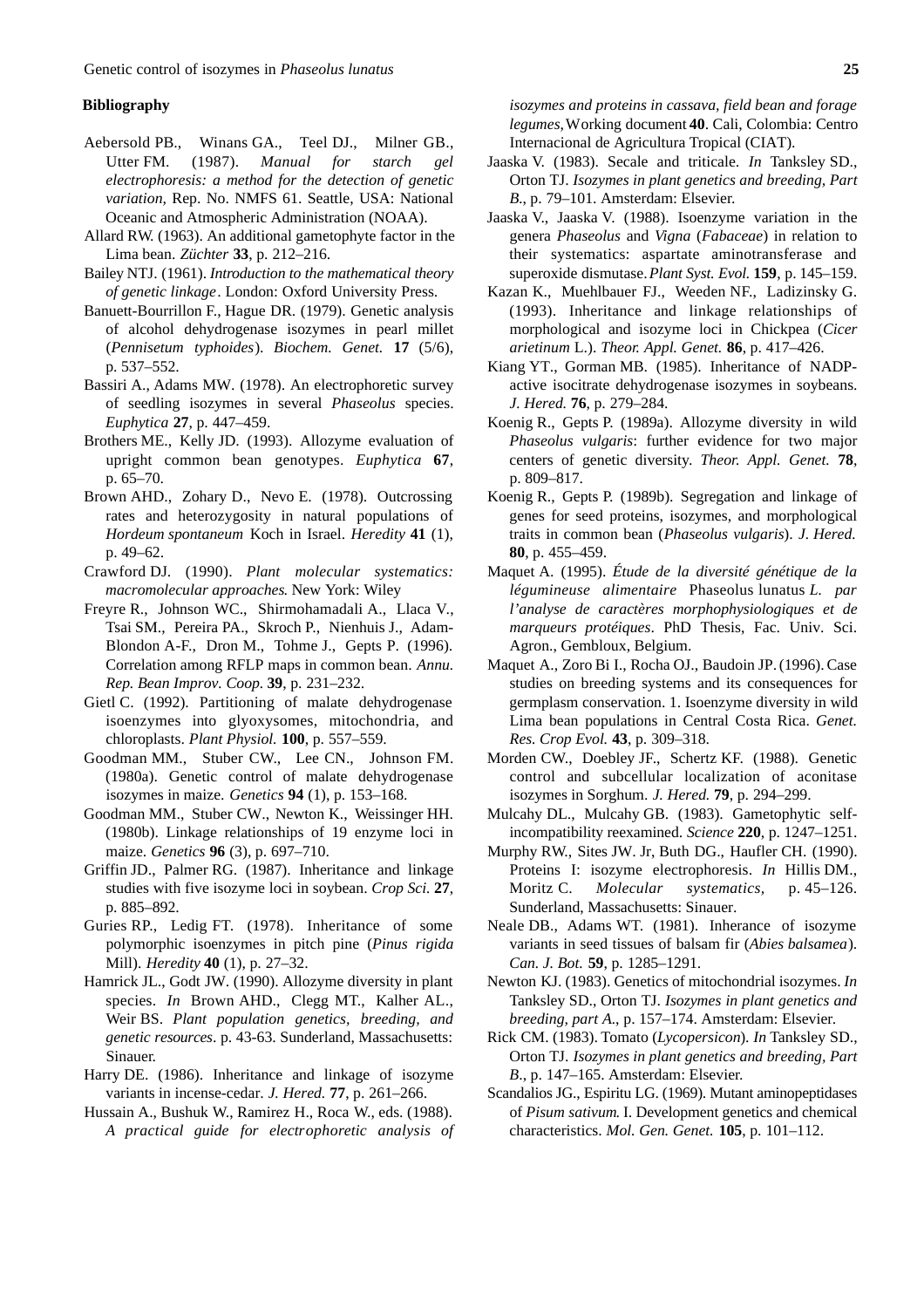**26** *Biotechnol. Agron. Soc. Environ.* 1999 **3** (1), 10–27 I. Zoro Bi, A. Maquet, B. Wathelet, JP. Baudoin



**Figure 14.** Phosphoglucomutase zymogrammes (PGM) from Lima bean (Zoro Bi *et al*., 1997) — *Zymogrammes de la phosphoglucomutase (PGM) du haricot de Lima*. Lane 1: PGM-195/100//PGM-2110/110; lane 2: PGM-195/95//PGM-2110/110; lanes 3 and 6: PGM-1100/100//PGM-285/100; lanes 4 and 5: PGM-1<sup>100/100</sup>//PGM-2<sup>100/100</sup>.

- Schaal BA., LeverichWJ., Rogstad SH. (1991). A comparison of methods for assessing genetic variation in plant conservation biology. *In* Falk DA., Holsinger KE., eds. *Genetics and conservation of rare plants*, p. 123–134. Oxford, UK: Oxford University Press.
- Schinkel C., Gepts P. (1989). Allozyme variability in the tepary bean, *Phaseolus acutifolius* A. Gray. *Plant Breed.* **102**, p. 182–195.
- Schwartz D., Endo T. (1966). Alcohol dehydrogenase polymorphism in maize - simple and compound loci. *Genetics* **53**, p. 709–715.
- Shaw CR., Prasad R. (1970). Starch gel electrophoresis of enzymes - a compilation of recipes. *Biochem. Genet.* **4**, p. 297–320.
- Shore JS., Barrett SC. (1987). Inheritance of floral and isozyme polymorphisms in *Turnera ulmifolia* L. *J. Hered.* **78**, p. 44–48.
- Simonsen V., Heneen WK. (1995). Inheritance of isozymes in *Brassica campestris* L. and genetic divergence among different species of Brassiceae. *Theor. Appl. Genet.* **91**, p. 353–360.
- Soltis PS., Soltis DE., Gottlieb LD. (1987). Phosphoglucomutase gene duplications in *Clarkia* (Onagraceae) and their phylogenetic implications. *Evolution* **41** (3), p. 667–671.
- Sprecher SL. (1988). New isozyme variants at two NADH diaphorase loci in dry beans: correlation to gene pools and commercial classes. *Annu. Rep. Bean Improv. Coop.* **31**, 92.
- Stuber CW., Goodman MM., Johnson FM. (1977). Genetic control and racial variation of -glucosidase isozymes in maize (*Zea mays* L.). *Biochem. Genet.* **15** (3/4), p. 383–394.



**Figure 15.** Shikimate dehydrogenase (SKDH) zymogrammes from Lima bean — *Zymogrammes de la shikimate déshydrogénase (SKDH) du haricot de Lima*. Lanes 1, 5 and 6: SKDH<sup>100/100</sup>: lanes 2, 3 and 4: SKDH<sup>100/110</sup>.

- Tuwafe S., Kalher AL., Boe A., Ferguson M. (1988). Inheritance and geographical distribution of allozyme polymorphisms in chickpea (*Cicer arietinum* L.). *J. Hered.* **79**, p. 170–174.
- Vallejos CE. (1983). Enzyme activity staining. *In* Tanksley SD., Orton TJ. p. 469–516. Amsterdam: Elsevier.
- Vallejos CE., Sakiyama NS., Chase CD. (1992). A molecular marker-based linkage map of *Phaseolus vulgaris* L. *Genetics* **131**, p. 733–740.
- Wall JR., Wall SW. (1975). Isozyme polymorphisms in the study of evolution in the *Phaseolus vulgaris* - *P. coccineus* complex of Mexico. *In* Markert CL. *Isozymes: IV. Genetics and evolution.* p. 287–305. New York: Academic Press.
- Webb EC. (1992). *Enzyme nomenclature*. London: Academic Press.
- Weeden NF. (1984). Distinguishing among white seeded bean cultivars by means of allozyme genotypes. *Euphytica* **33**, p. 199–208.
- Weeden NF., Doyle JJ., Lavin M. (1989). Distribution and evolution of a glucosephosphate isomerase duplication in the *leguminosae*. *Evolution* **43** (8), p. 1637–1651.
- Weeden NF., Gottlieb LD. (1980a). The genetics of chloroplast enzymes. *J. Hered.* **71**, p. 392–396.
- Weeden NF., Gottlieb LD. (1980b). Isolation of cytoplasmic enzymes from pollen. *Plant Physiol.* **66**, p. 400–403.
- Weeden NF., Lamb RC. (1987). Genetics and linkage analysis of 19 isozyme loci in apple. *J. Am. Soc. Hort. Sci.* **112** (5), p. 865–872.
- Weeden NF., Marx GA. (1984). Chromosomal locations of twelve isozyme loci in *Pisum sativum*. *J. Hered.* **75**, p. 365–370.